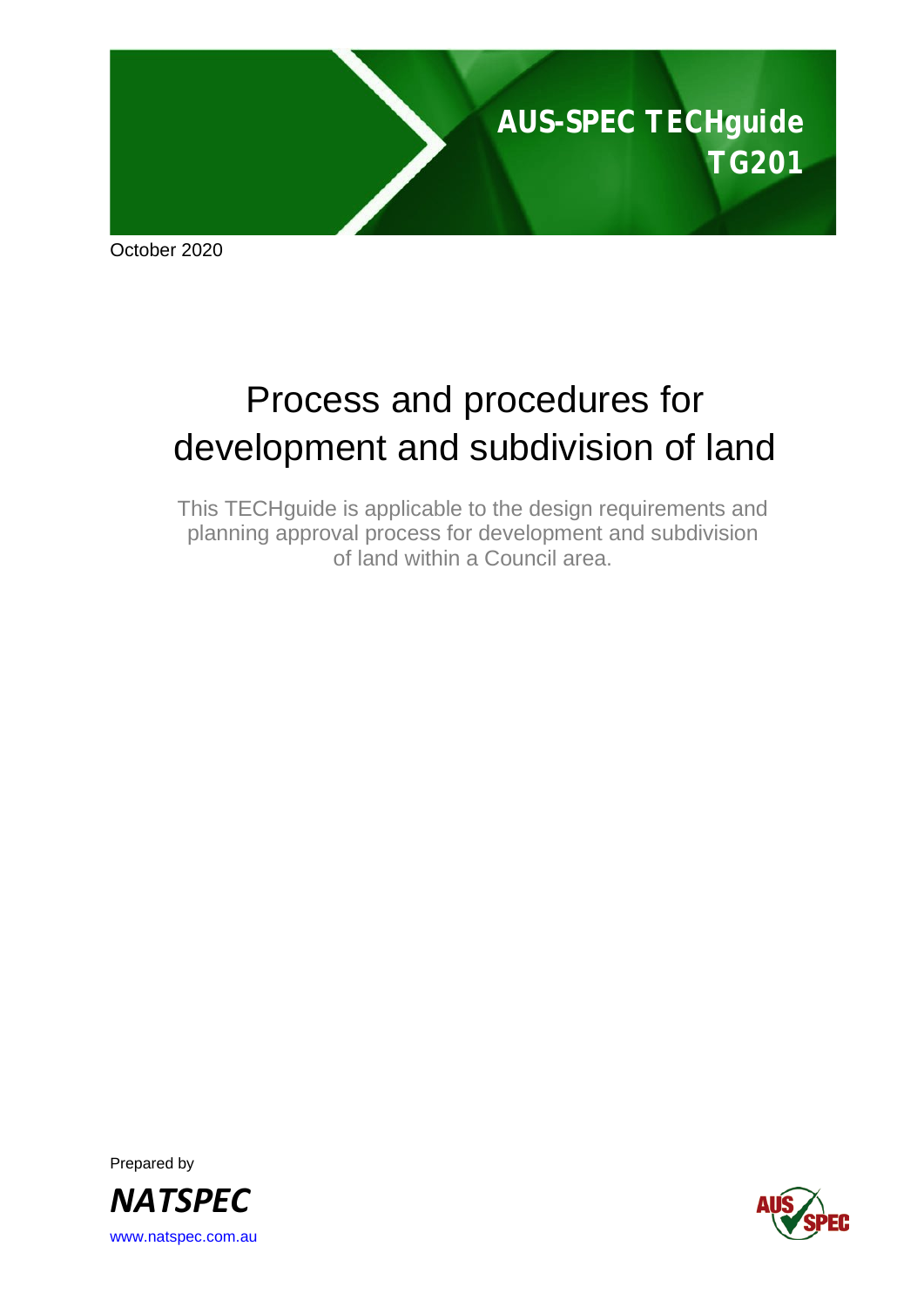## **CONTENTS**

| $\mathbf 1$    |     |  |  |  |  |
|----------------|-----|--|--|--|--|
|                | 1.1 |  |  |  |  |
|                | 1.2 |  |  |  |  |
|                | 1.3 |  |  |  |  |
|                | 1.4 |  |  |  |  |
| 2              |     |  |  |  |  |
|                | 2.1 |  |  |  |  |
|                | 2.2 |  |  |  |  |
| 3              |     |  |  |  |  |
|                | 3.1 |  |  |  |  |
|                | 3.2 |  |  |  |  |
|                | 3.3 |  |  |  |  |
|                | 3.4 |  |  |  |  |
|                | 3.5 |  |  |  |  |
| 4              |     |  |  |  |  |
|                | 4.1 |  |  |  |  |
|                | 4.2 |  |  |  |  |
|                | 4.3 |  |  |  |  |
|                | 4.4 |  |  |  |  |
|                | 4.5 |  |  |  |  |
|                | 4.6 |  |  |  |  |
|                | 4.7 |  |  |  |  |
| 5              |     |  |  |  |  |
|                | 5.1 |  |  |  |  |
|                | 5.2 |  |  |  |  |
|                | 5.3 |  |  |  |  |
|                | 5.4 |  |  |  |  |
|                | 5.5 |  |  |  |  |
| 6              |     |  |  |  |  |
|                | 6.1 |  |  |  |  |
|                | 6.2 |  |  |  |  |
|                | 6.3 |  |  |  |  |
| $\overline{7}$ |     |  |  |  |  |
|                | 7.1 |  |  |  |  |
|                | 7.2 |  |  |  |  |
|                | 7.3 |  |  |  |  |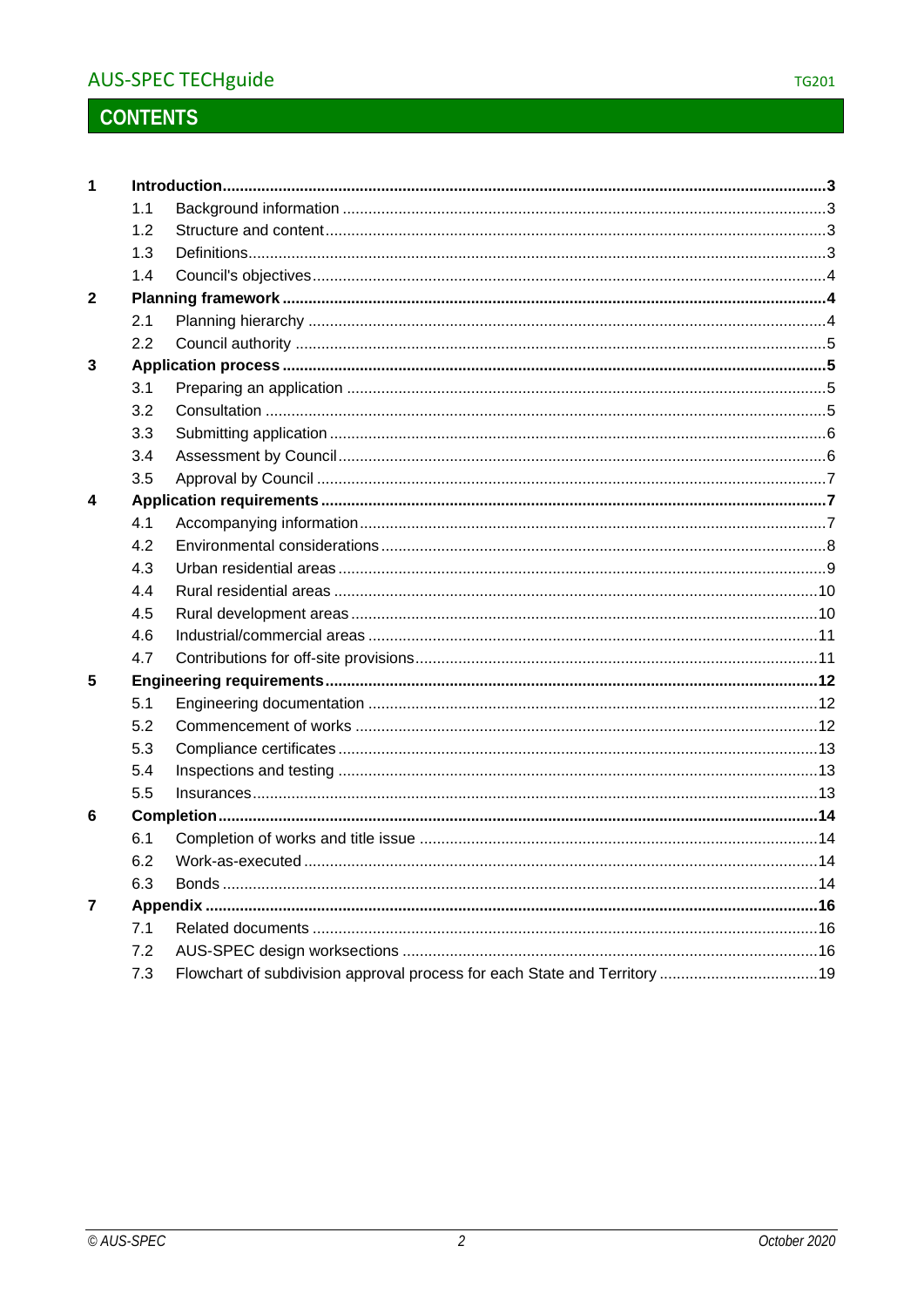### **PROCESS AND PROCEDURES FOR DEVELOPMENT AND SUBDIVISION OF LAND**

### <span id="page-2-0"></span>**1 INTRODUCTION**

### <span id="page-2-1"></span>**1.1 Background information**

This TECHguide provides an overview of the planning approval process and procedures for the development and subdivision of land.

It is not intended to be comprehensive and does not provide guidance on variations between the procedures of each State and Territory which is available in State planning legislation. A flowchart of the approval process for each State and Territory is included in the **Appendix**.

The AUS-SPEC design and construction specifications provide information on design criteria, documentation requirements and technical requirements for infrastructure development associated with the subdivision of land. The design criteria and requirements should be consistent with Council policies and standard documentation.

### <span id="page-2-2"></span>**1.2 Structure and content**

This TECHguide is divided into six subsections:

- Introduction.
- Planning framework.
- Application process.
- Application requirements.
- Engineering requirements.
- Completion.

This TECHguide also provides an introduction to other documentation affecting the development and subdivision land, including:

- State planning legislation.
- Council planning instruments.
- Council standard drawings.
- AUS-SPEC Design worksections (Workgroup 00 *Planning and Design*).
- AUS-SPEC Construction worksections (Workgroups 02 *Site*, *Urban and open spaces*, 03 *Structure*, 11 *Construction – Roadways* and 13 *Construction – Public Utilities*).

### <span id="page-2-3"></span>**1.3 Definitions**

For the purposes of this TECHguide the following definitions apply:

- Application: The documentation submitted to Council for approval of the development or subdivision of land. This is known either as a Development Application or a Planning Application.
- Development assessment: The process for evaluating whether a proposed development on land is consistent with the plans, zones and other instruments determining how the land is to be used.
- Environmental impact assessment: Includes *Environmental impact statement (EIS) or Review of environmental factors (REF)* or *Statement of environmental effects (SEE)*.
- Hold point: A defined position in the different stages of the Contract beyond which work cannot proceed without mandatory verification and acceptance by the Superintendent.
- Planning: The process of making decisions to guide future allocation and development of land.
- Qualified surveyor: A surveyor who is eligible for membership of the Spatial Sciences Institute as a certified engineering surveyor.
- Registered Surveyor: A surveyor accredited by the Institution of Surveyors for civil design in the appropriate area.
- Rural land: Land, other than urban and rural residential, comprising larger holdings.
- Rural residential land: Rural home site and hobby farmland.
- Structure plan: A structure plan demonstrates the proposed layout of a development area. It provides the framework against which developers prepare their development applications.
- Urban residential land: Land within areas zoned residential, village or township.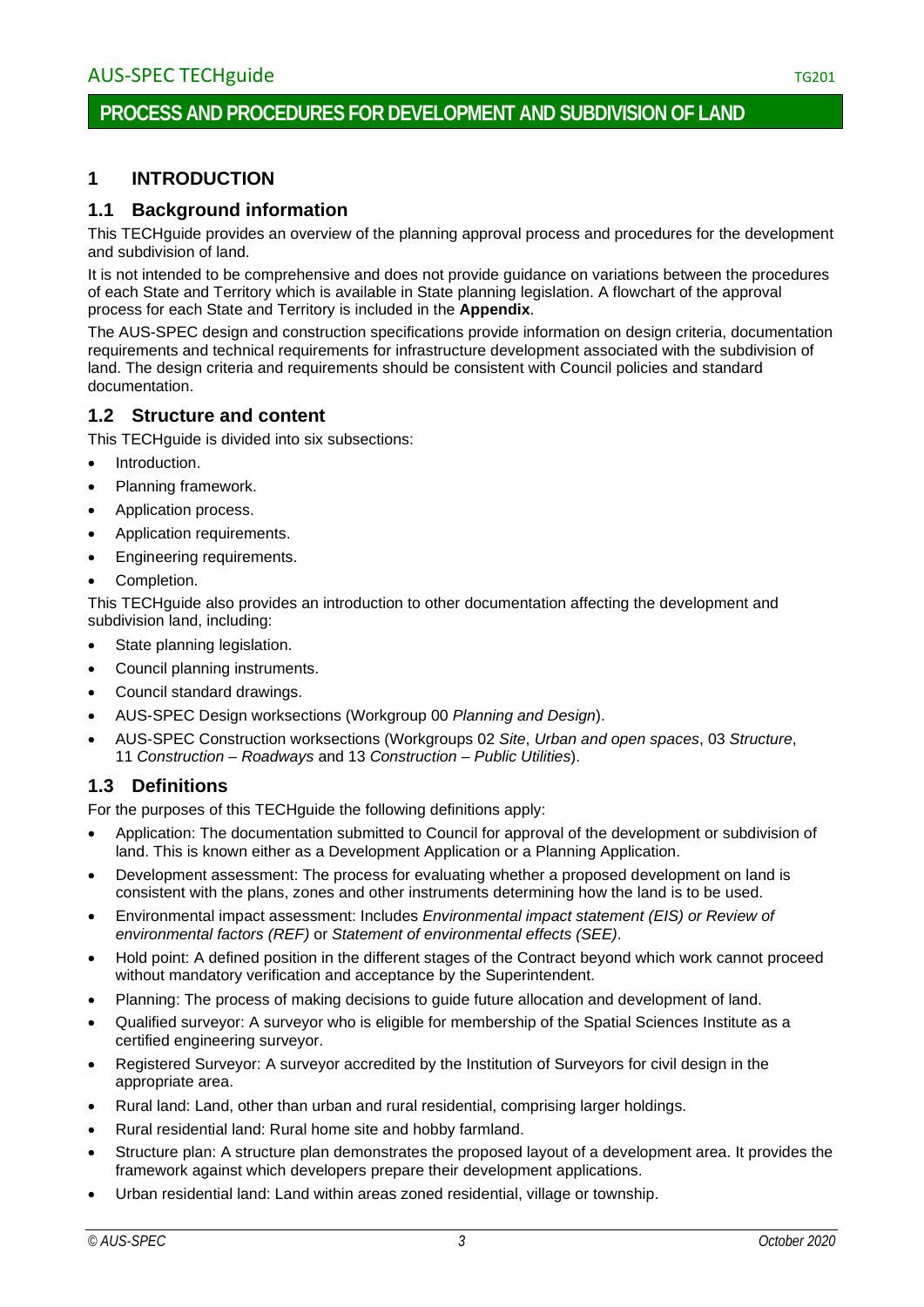### **DEVELOPMENT AND SUBDIVISION OF LAND**

- Witness point: A nominated position in the different stages of the contract where the option of attendance may be exercised by the Superintendent, after notification of the requirement.
- Zones: A smaller area within the larger Council area identified in a development plan. Zones are typically based on land uses and group together areas with similar characteristics to integrate mutually beneficial uses and separate incompatible uses.

### <span id="page-3-0"></span>**1.4 Council's objectives**

The Council has the following objectives in providing for the development and subdivision of land:

- To provide a functional, attractive and safe environment for residents that is consistent with community standards and needs.
- To minimise adverse effects on the natural environment.
- To provide for the needs of future users of the land with respect to building requirements, vehicular and pedestrian access, provision of services and an amenity appropriate to the zoning of the land.
- To economically utilise the land resource of the area.
- To achieve a balance between the development/subdivision of residential, commercial and industrial land and the amenity of existing occupants/residents.
- To provide for an equitable and efficient distribution of public amenities and services.
- To minimise Council's future maintenance costs for roads, services and open spaces.

### <span id="page-3-1"></span>**2 PLANNING FRAMEWORK**

### <span id="page-3-2"></span>**2.1 Planning hierarchy**

Provisions for development and subdivision are included in the following:

- Planning Act and Regulations.
- Local Government Act.
- Council planning instruments.
- Other consent authorities.
- Land title registration.

#### **State legislative requirements table**

| <b>State/Territory</b> | Legislation                                                                    | <b>Supporting regulations</b>                                                             |
|------------------------|--------------------------------------------------------------------------------|-------------------------------------------------------------------------------------------|
| <b>ACT</b>             | Planning and Development Act 2007                                              | Planning and Development<br>Regulation 2008                                               |
| Commonwealth, for ACT  | <b>Australian Capital Territory (Planning</b><br>and Land Management) Act 1988 | <b>Australian Capital Territory</b><br>(Planning and Land Management)<br>Regulations 1989 |
| <b>NSW</b>             | Environmental Planning and<br>Assessment Act 1979                              | Environmental Planning and<br>Assessment Regulation 2000                                  |
| <b>NT</b>              | Planning Act 1999                                                              | Planning Regulations 2000                                                                 |
| QLD                    | Planning Act 2016                                                              | Planning Regulation 2017                                                                  |
| <b>SA</b>              | Planning, Development and<br>Infrastructure Act 2016                           | Development Regulations 2008                                                              |
| TAS                    | Land Use Planning and Approvals<br>Act 1993                                    | Land Use Planning and Approvals<br>Regulations 2014                                       |
| <b>VIC</b>             | Planning and Environment Act 1987                                              | <b>Planning and Environment</b><br>Regulations 2015                                       |
| <b>WA</b>              | Planning and Development Act 2005                                              | Planning and Development<br>Regulation 2015                                               |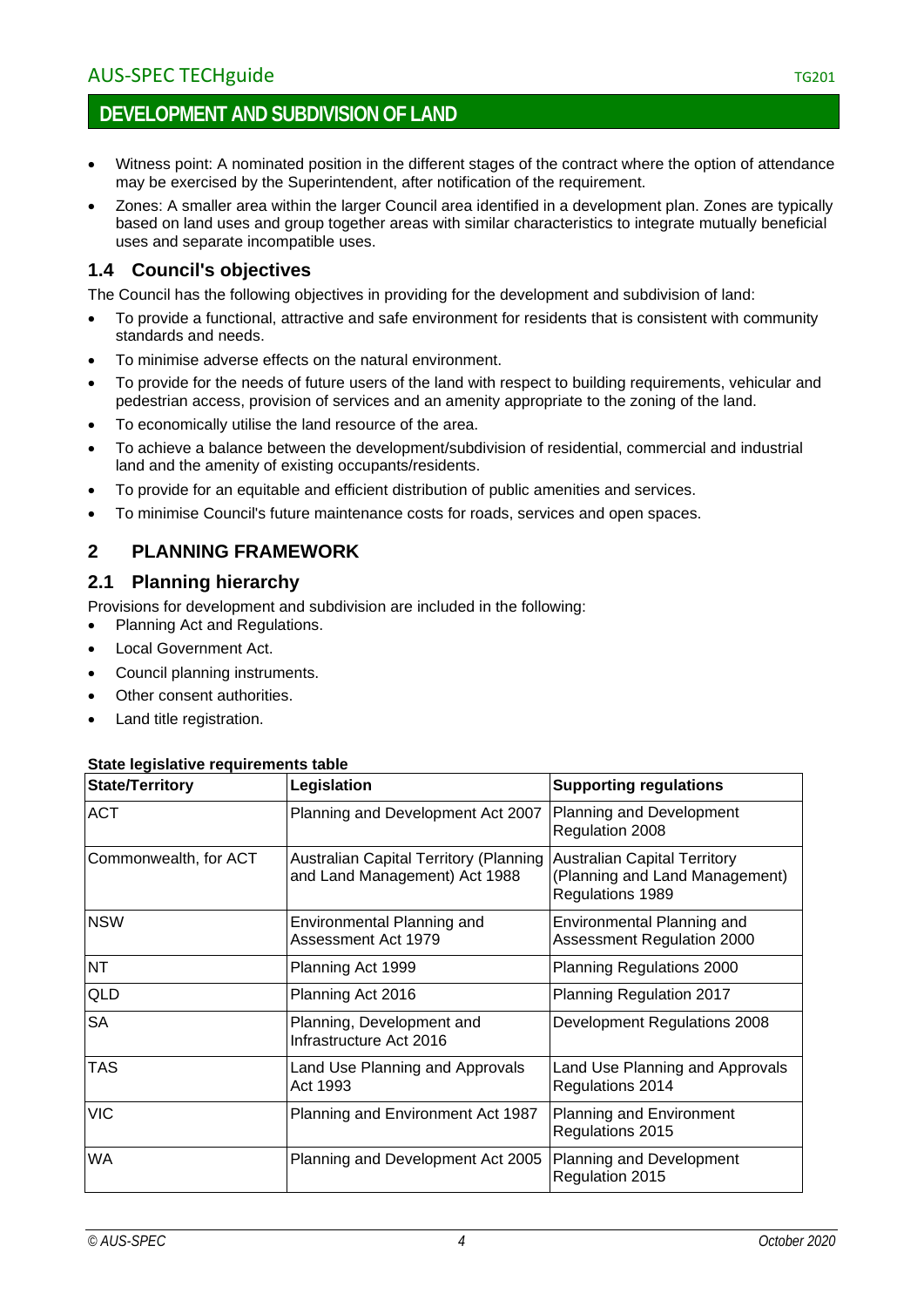### <span id="page-4-0"></span>**2.2 Council authority**

Council's authority to approve the development and subdivision of land is set out in the State planning legislation and regulations. An applicant's conformance with the provisions of the State planning legislation or regulations and Council planning instruments does not imply that Council is required to give consent, or approval.

### <span id="page-4-1"></span>**3 APPLICATION PROCESS**

### <span id="page-4-2"></span>**3.1 Preparing an application**

### **3.1.1 Requirement**

Proposals for the development and subdivision of land require an application for approval. There may be exceptions where the planning instruments provide for exempt or complying development.

Any restrictions that apply to the development or subdivision of land should be available from Council's planning/engineering/environmental/services.

The applicant and its consultants will be responsible for designing and constructing all works in conformance with Council requirements.

Application acceptance: Prior to acceptance of the development application documents at the customer service counter, the Council officers (preferably a gateway development engineer) shall inspect the application for compliance with Councils Development Control Plans (DCP's)

### **3.1.2 Site Information**

The applicant is responsible for compiling and addressing the following site information:

- Land title.
- Existing easements.
- Items of heritage significance.
- Topography, slope and aspect.
- Stormwater and overland flows.
- Surrounding development.
- Existing trees and vegetation.
- Existing and proposed local road and traffic situations.
- Other physical characteristics pertinent to the design.

### **3.1.3 Fees and contributions**

Fees for applications are prescribed by state legislation and regulations and Council.

The Council's fee schedule should include non-prescribed fees and contributions that may be required as a condition of consent.

### <span id="page-4-3"></span>**3.2 Consultation**

### **3.2.1 Council**

Preliminary consultations with Council assist the applicant in determining the planning, zoning, legislative and regulatory requirements and the extent of professional assistance required. The consultation process will identify the following:

- Any non-compliance.
- Council's specific requirements.
- Financial contributions for services and amenities.
- Modifications to application required before submission.
- Standards of construction acceptable to Council.

Consultation with Council before submission of an application is not mandatory, however, it is recommended and has the following advantages for the applicant:

- Reduction of costs in preparation of application.
- Reduction of the time Council needs to consider the application.
- Increased likelihood of consent.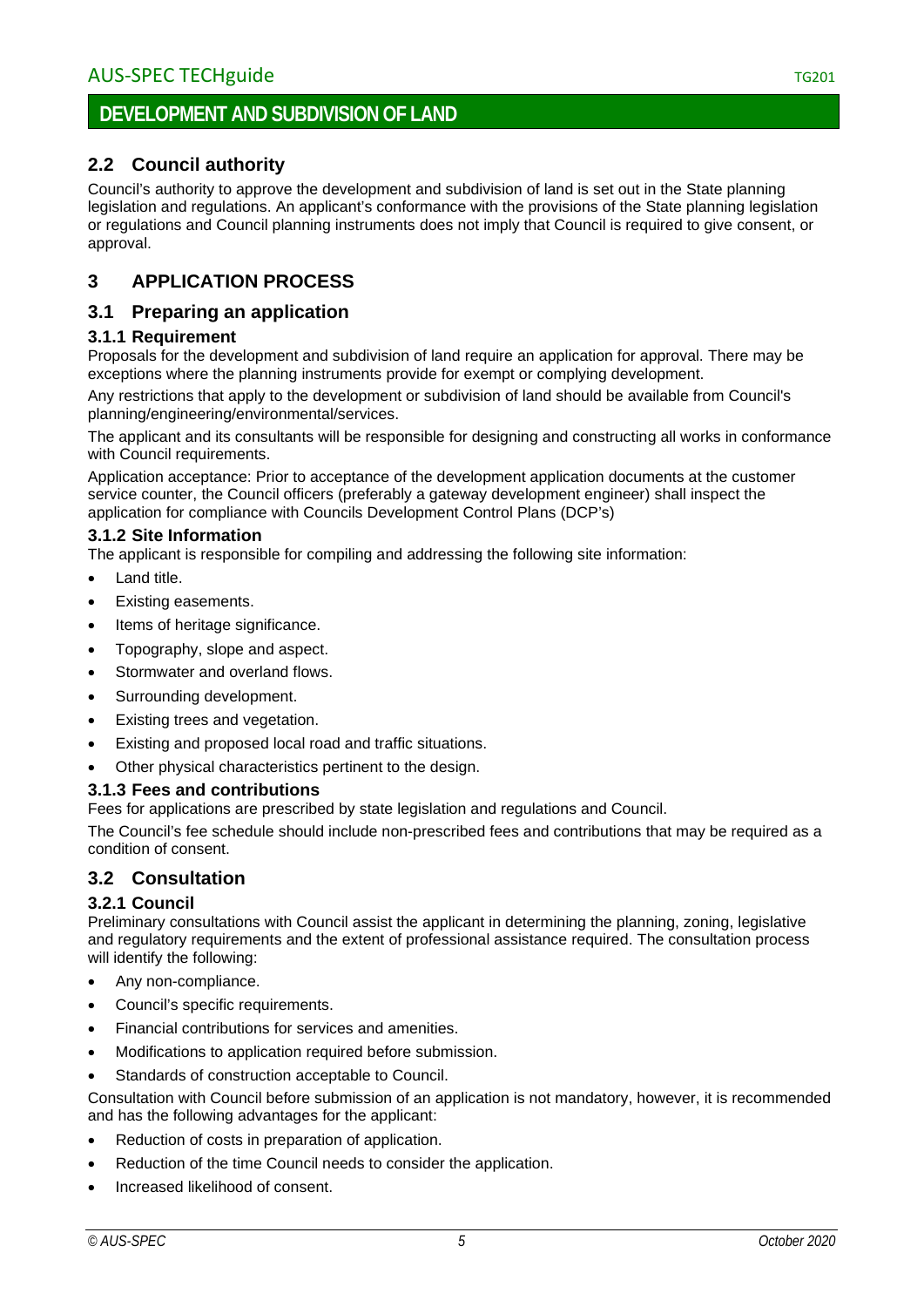### **DEVELOPMENT AND SUBDIVISION OF LAND**

- There is a need for the applicant to prepare either concept plans or construction certificate standard plans at the initial application stage that comply with Councils Development Control Plans to ensure that the publicly advertised plans properly describe the development as it may affect neighbours or other stakeholders.
- Council needs to return the application to the applicant if the plans and information are deemed unsatisfactory by Councils officers when reviewing the information at the Customer Service Counter. It is difficult to return the plans to the applicant later if the unsatisfactory information has been scanned electronically into Councils file distribution system

#### **3.2.2 Sketch plan**

A preliminary sketch plan indicating the location, aspect and size of the various elements of the development including subdivision patterns surrounding the site is useful for the consultation. The sketch plan should provide enough information for an initial assessment of the proposal and provision of appropriate advice by Council.

#### **3.2.3 Other authorities**

The applicant is responsible for consultations with statutory authorities. The Council should provide a list of authorities that may need to approve the design proposals.

#### **3.2.4 Utilities services**

The applicant is responsible for consultations with public utility authorities, including water, sewer, and gas.

#### **3.2.5 Public consultation**

Council should set-out the requirements for public consultation.

### <span id="page-5-0"></span>**3.3 Submitting application**

#### **3.3.1 Preparation**

The applicant will submit an application on Council's standard application form and provide supporting information compiled in conformance with **APPLICATION REQUIREMENTS**.

Council should provide advice on the submission process including where forms and fee schedules can be obtained, how submissions can be made and the availability of electronic submissions.

When the applicant submits a development application at Councils customer service counter it is important for Councils officers to provide proper expert scrutiny of the details submitted and to advise the applicant if information being submitted is not compliant due to faulty information or non compliance with Councils development control plans. The application if faulty can be returned to the applicant at the customer service counter without the application being registered on Councils system as accepted. This is important for "stop the clock" performance measuring systems. The clock does not start until an apparent complying application is accepted by Council.

### <span id="page-5-1"></span>**3.4 Assessment by Council**

### **3.4.1 Assessment Criteria**

Council will assess each application based on its merits in conformance with the State planning legislation and regulations and the following minimum assessment criteria:

- Natural and built environmental impacts.
- Social and economic impacts.
- Suitability of the site.
- Public interest.
- Conformance with the provisions of any planning instruments, development control plans and regulations applying to the land.

Minimum design standards do not relieve the applicant of the responsibility of addressing all assessment criteria. Council has the option of considering alternative approaches to development and subdivision design if the applicant satisfies the Council that their objectives have been achieved.

If staged development is proposed, the applicant should prepare a plan showing the complete concept with the various stages clearly identified and conformance with the standard requirements.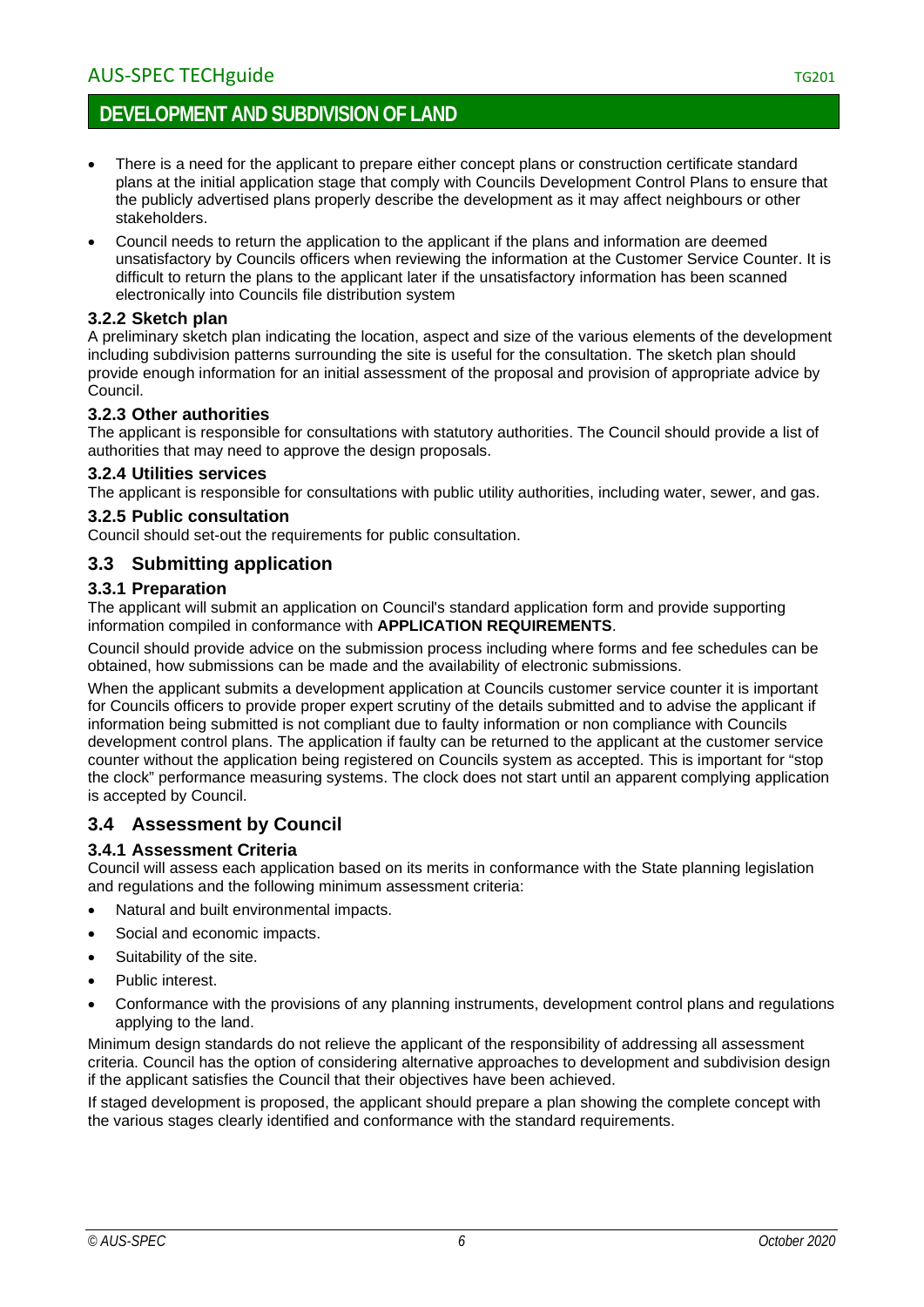### <span id="page-6-0"></span>**3.5 Approval by Council**

### **3.5.1 Determination**

Planning legislation nominates the time period (with or without referral to other authorities) for Council to determine the application.

After determination of the application, Council will notify the applicant in writing stating that consent has been granted subject to conditions or that consent has been refused (with reasons).

### **3.5.2 Appeal**

The applicant, if dissatisfied with the determination of an application may request a review of the determination or the conditions of consent by either of the following:

- Review by Council.
- Appeal to the appropriate court or tribunal.

A third party may also submit an appeal to the court/tribunal if they believe a breach of the State planning legislation has occurred.

### **3.5.3 Revocation of consent**

Council may revoke or modify consent in circumstances of fraud, failure to conform to legislation or nonconformance with conditions of consent.

#### **3.5.4 Validity period of consent**

The consent will lapse if the works have not been commenced within the legislated consent period from determination or such other shorter period nominated in the consent.

### <span id="page-6-1"></span>**4 APPLICATION REQUIREMENTS**

### <span id="page-6-2"></span>**4.1 Accompanying information**

#### **4.1.1 Plans**

The following information should be included on the plans accompanying the development application:

- Title description of land.
- Scale (preferably 1:500 for subdivisions, 1:100 for developments).
- Location, boundary dimensions, site area and north point of the land.
- Existing vegetation and trees on the land.
- Location and use of existing buildings on the land and adjoining properties. Include measured floor plans of existing buildings for calculation of floor space ratios.
- Contours to Australian height datum at 1 m intervals based on existing levels of the site plus 3 metres inside adjacent neighbouring properties.
- Natural features of the site, including rock formations or cliffs, watercourses, flood levels, wetlands, forest areas and slip areas.
- Existing drains, easements or rights-of-way affecting the site.
- Details of existing and proposed subdivision pattern, including the number of lots and location of roads.
- Designated fire prone areas.
- Heritage items (buildings and sites), or relics defined by a Heritage Act or considered of local significance.
- Details of proposed access to the site and the legal status of that access.
- Other specific details relevant to assessment of the application.

### **4.1.2 Additional Information**

The following additional information should accompany the development application:

- Principles, assumptions and calculations used in design of stormwater drainage and on-site detention (OSD) proposals to the Development Control Plans required by the local Council.
- Principles, assumptions and calculations used in design of erosion and sedimentation control proposals.
- Principles, assumptions and calculations used in design of utilities, roads, open space, bicycle and pedestrian ways, bus routes.
- A contamination assessment.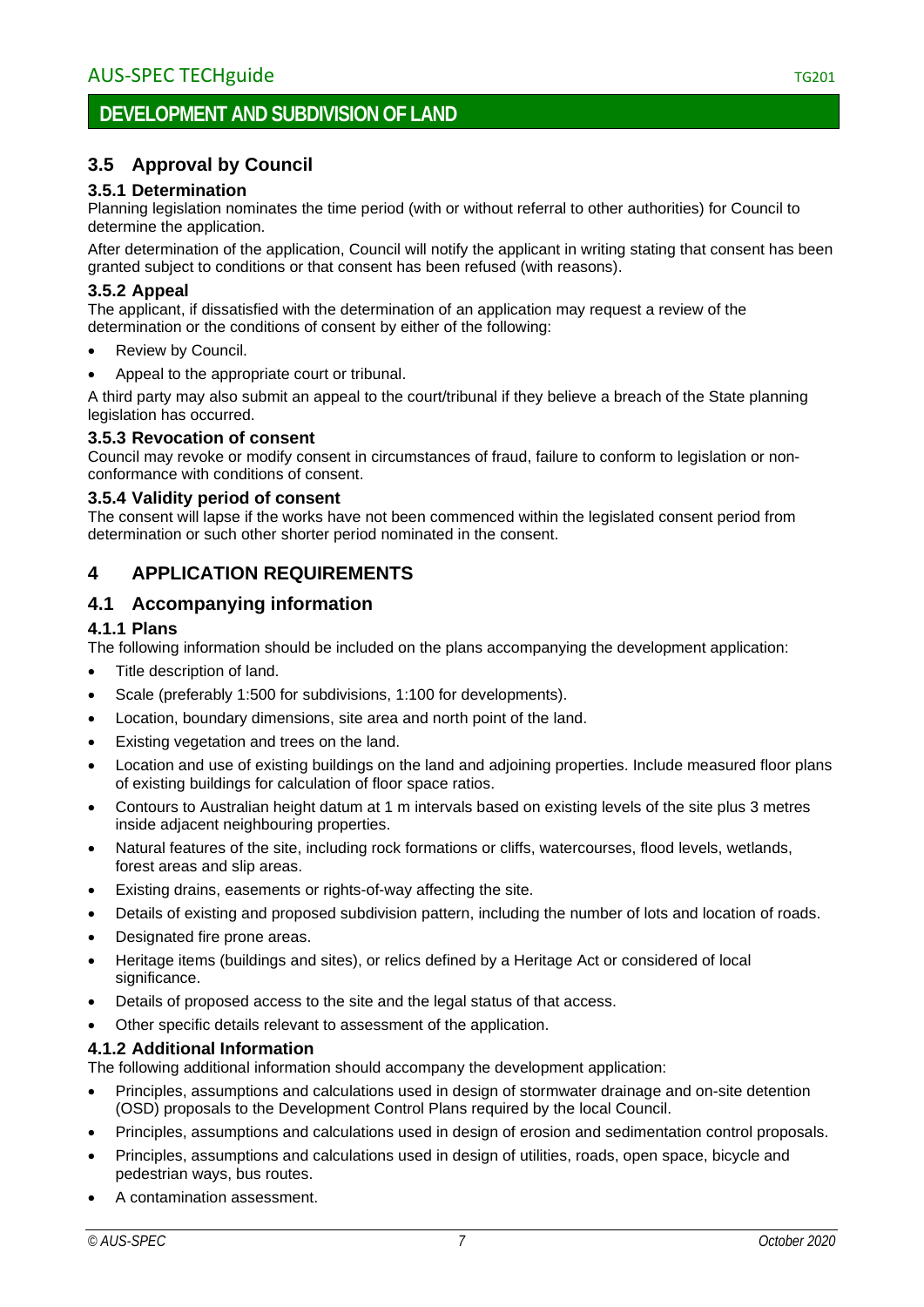### **DEVELOPMENT AND SUBDIVISION OF LAND**

- Evaluation of housing types, house type distribution, building lines, fencing, building materials.
- Existing site stormwater flows and design post development flows and points of discharge of the stormwater pre and post development.
- Existing traffic situation and likely post development traffic.
- Existing utilities service plans and any advice from the utilities regarding their considerations.
- Other specific details relevant to consideration of the application.

#### **4.1.3 Record of consultation**

The applicant should record the details of consultation with Council, the public, public utility authorities and other authorities and provide the record with the application.

The Council shall record any advice given to the applicant when making the Development application at the Customer Service counter at Council.

The Council officers accepting the DA shall ensure that all the information identified in **Plans** and **Additional information** clauses shall be provided to Council Control plans prior to acceptance of the DA.

### <span id="page-7-0"></span>**4.2 Environmental considerations**

#### **4.2.1 Environmental assessment**

The environmental impact assessment should address the following matters:

- Suitability of the land.
- Access.
- Traffic generation.
- Risk of flooding and bushfires or other natural hazards.
- Flora and fauna.
- Local amenity.
- Waste management.
- Threatened species.
- Filling/earthworks.
- Erosion and sediment control/soil and water management.
- Coastal development/reclamation of coastal areas.
- Sacred sites, heritage, conservation.
- Fire management.
- General pollution.
- Soils including acid sulphate soils, salinity and contamination.
- Air quality.
- Water quality.
- Pest control including termite management.
- Buffer area management.
- Other additional requirements specific to the local government area.

### **4.2.2 Tree protection**

The plans accompanying the application should identify the vegetation that is significant to the overall landscape of the area and the trees proposed for removal.

Council may identify significant trees for protection and may require lodgement of a bond that will be forfeited if the trees are damaged or removed during construction.

For the protection of native vegetation in rural areas, the applicant should prepare a management plan. Council may also require a covenant on land clearing prohibiting the following acts to any tree without consent of the Council:

- Ringbarking.
- Cutting down.
- Topping, pruning.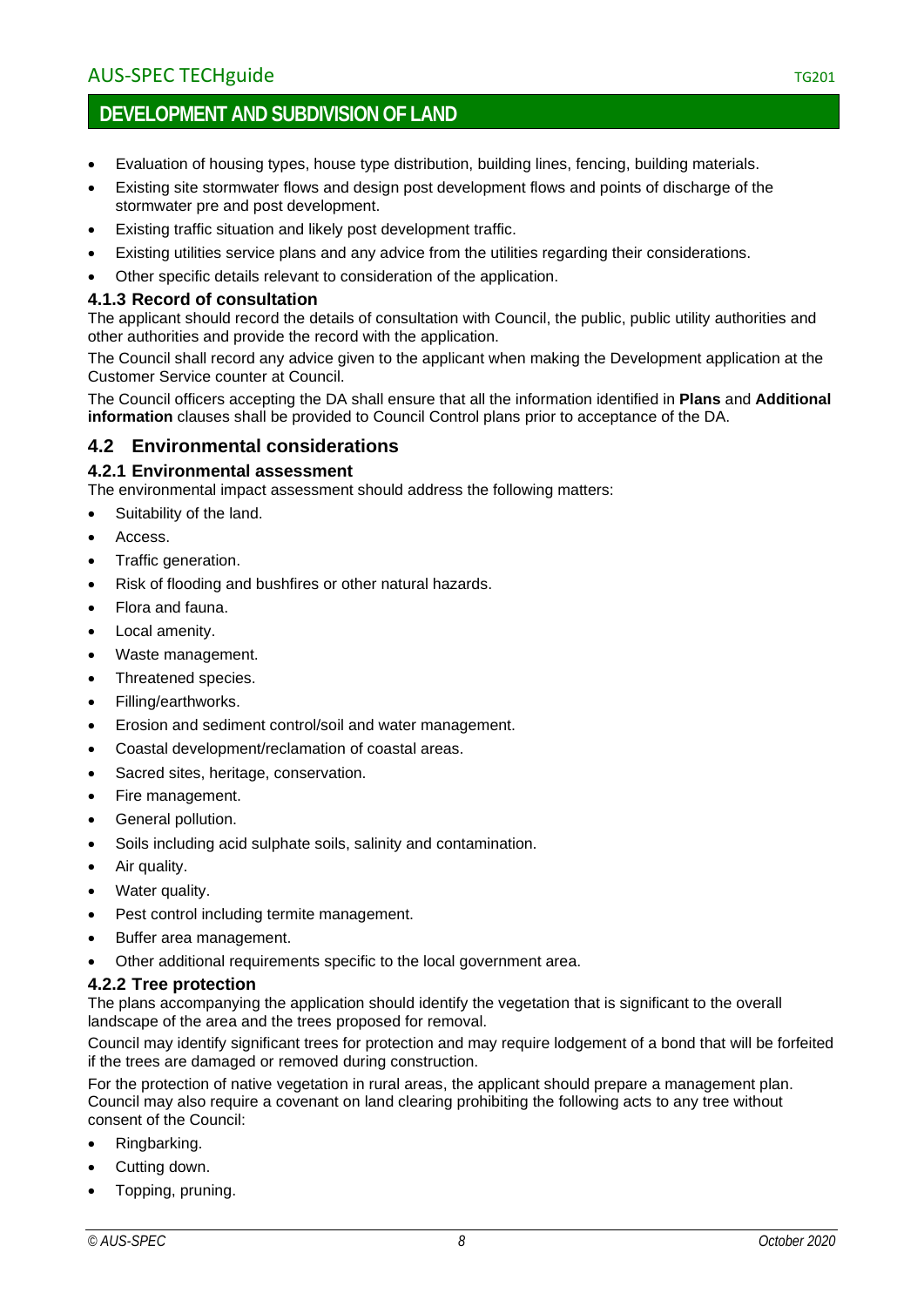### **DEVELOPMENT AND SUBDIVISION OF LAND**

- Removal.
- Endangering.
- Wilful destruction.

#### **4.2.3 Heritage sites**

The plans accompanying the application should identify sites of Aboriginal or heritage significance, including an adequate curtilage around any significant item to protect its setting.

For information on Aboriginal and heritage sites contact the State National Parks department and Heritage Council.

#### **4.2.4 Natural hazard areas**

The applicant should provide risk management proposals for the following natural hazards areas:

- Flood prone land.
- Land prone to tidal inundation or coastal erosion.
- Bushfire prone land.

### <span id="page-8-0"></span>**4.3 Urban residential areas**

#### **4.3.1 Roads**

The applicant will be responsible for providing a fully serviced subdivision, including a sealed road system with drainage, and kerb and channel (gutter) and in conformance with the following Council objectives:

- To provide for flow of through traffic, at the intended speed limit, giving regard to pedestrian priorities.
- To establish a road hierarchy in conformance with function and usage.
- To provide variation in alignment, allowing for existing natural features and creating interest in the streetscape.
- To provide traffic facilities and parking controls to suit the intended speed limit and streetscape.
- To provide safe pedestrian and cycle routes to each allotment and through the street network, including ramps, public transport infrastructure and environmentally sensitive illumination.
- To provide functional and safe vehicular and pedestrian access to each allotment.

#### **4.3.2 Lot size**

There are state planning legislation and regulations and Council requirements for lot sizes, lot widths, building line setbacks. Council will set out the requirements for each zone type.

The provision of easements over stormwater drains and watercourses should be in conformance with state legislation and regulations and Council requirements.

#### **4.3.3 Services**

The applicant will be responsible for providing reticulation and connection to existing services to the requirements of the public utility authorities or Council for the following services:

- Water and sewerage.
- Electricity.
- Gas.
- Telephone and data services.
- Stormwater drainage, both within the development and to an external point of discharge.

If underground services are not appropriate for electricity and telephone services, approval will be required from Council and the relevant utility authority and prior to Council acceptance of the Development Application.

Where permission is required by a neighbour for the provision of an easement over the neighbour's land then a letter of agreement between the applicant and the neighbour needs to be submitted to the Council as part of the Development Application and prior to the Development Application being accepted by Council.

Alternatively, a court approved easement may be submitted as an acceptable solution to interallotment stormwater impediments.

#### **4.3.4 Flooding**

The development and subdivision of urban land should only be considered where the following conditions for design flood risk apply: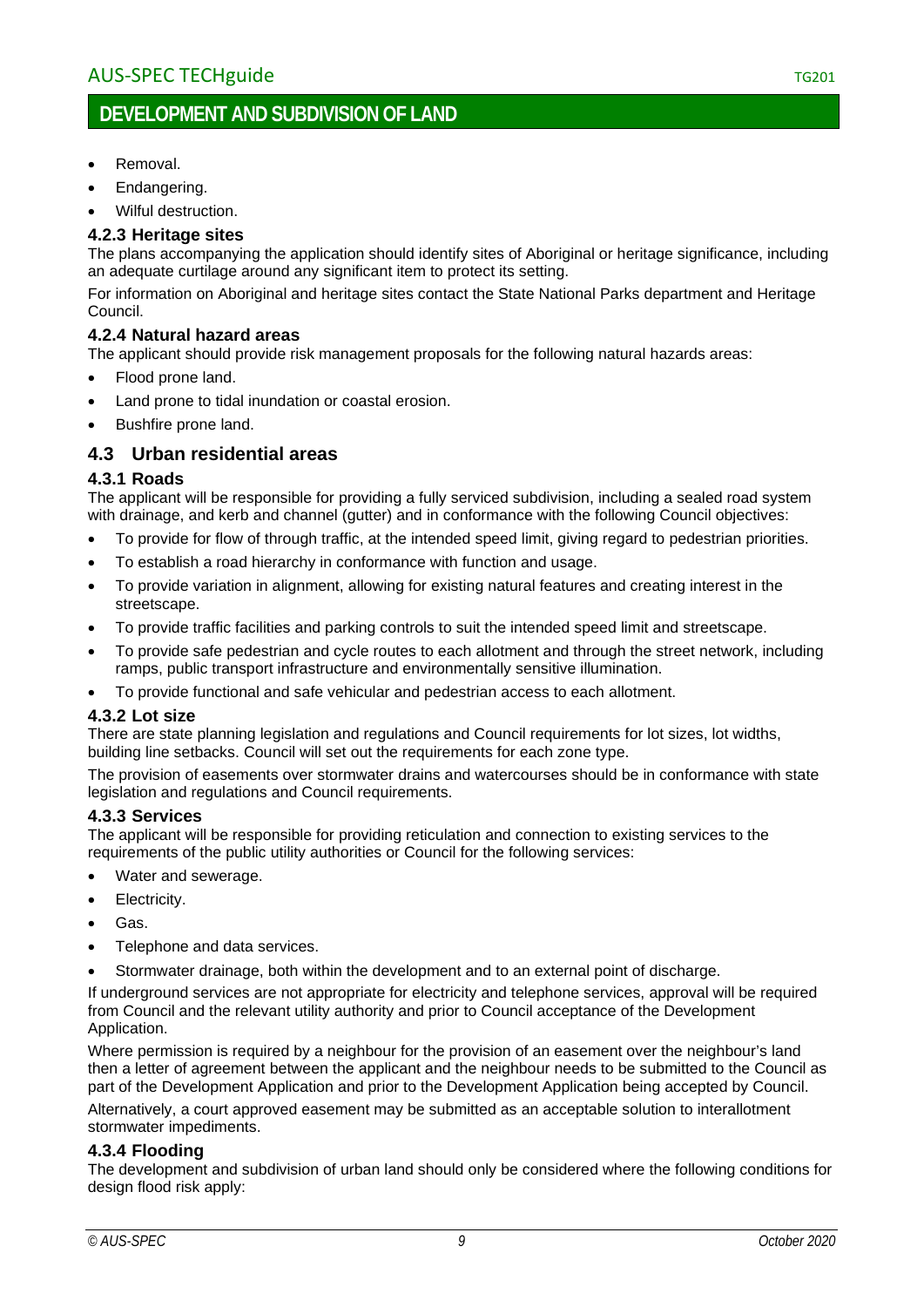- The provision of flood free building sites/allotments to the designated ARI identified in Councils Floodplain Management Plan.
- No adverse flood level afflux effect shall be caused on flood patterns or levels from the provision of allotments.

### <span id="page-9-0"></span>**4.4 Rural residential areas**

### **4.4.1 Roads**

The applicant will be responsible for providing a subdivision with a sealed road system including kerb and channel (gutter) and underground stormwater drainage in conformance with Council's requirements. Concrete lined table drains will be required where scour velocities are excessive and/or the soils are susceptible to erosion from stormwater.

### **4.4.2 Lot size**

There are state planning legislation and regulations and Council requirements for lot sizes, lot widths, building line setbacks. Council will set out the requirements for each zone type.

#### **4.4.3 Services**

The applicant will be responsible for providing reticulation and connection to existing services to the requirements of the public utility authorities or Council for the following services:

- Sewerage: On-site disposal or connection to existing sewer. A geotechnical report regarding permeability of the parent soil should be required to support any on-site sewerage treatment proposal. Notwithstanding a positive geotechnical report the option of low pressure sewerage should be considered as the preferred option ahead of on-site disposal of sewage (septic tank)
- Electricity. Prior to making the development application the applicant shall gain approval for either underground or overhead power.

#### **4.4.4 Natural Features**

The following natural features should be considered in the planning of the subdivision:

- Rivers.
- Creeks.
- Topography of the land.
- Tree groupings.
- Prominent natural features.

Buffers may be required to separate conflicting land uses and to protect water courses.

#### **4.4.5 Sensitive Environments**

Development and subdivision will not be considered for the following environmentally sensitive sites:

- Estuarine wetlands.
- Rainforests.
- Dune areas.
- Steep slopes.
- Flood prone lands.
- Other environmentally sensitive sites.

### <span id="page-9-1"></span>**4.5 Rural development areas**

#### **4.5.1 Roads**

The applicant will be responsible for providing a dedicated all-weather road system for functional and safe vehicular access to the development or each allotment, taking into consideration the following:

- The status of the road.
- Existing road surface condition.
- Cost of upgrading.
- Flooding frequency and hazards of creek or river crossings.
- Potential population catchment.
- Bushfire hazard.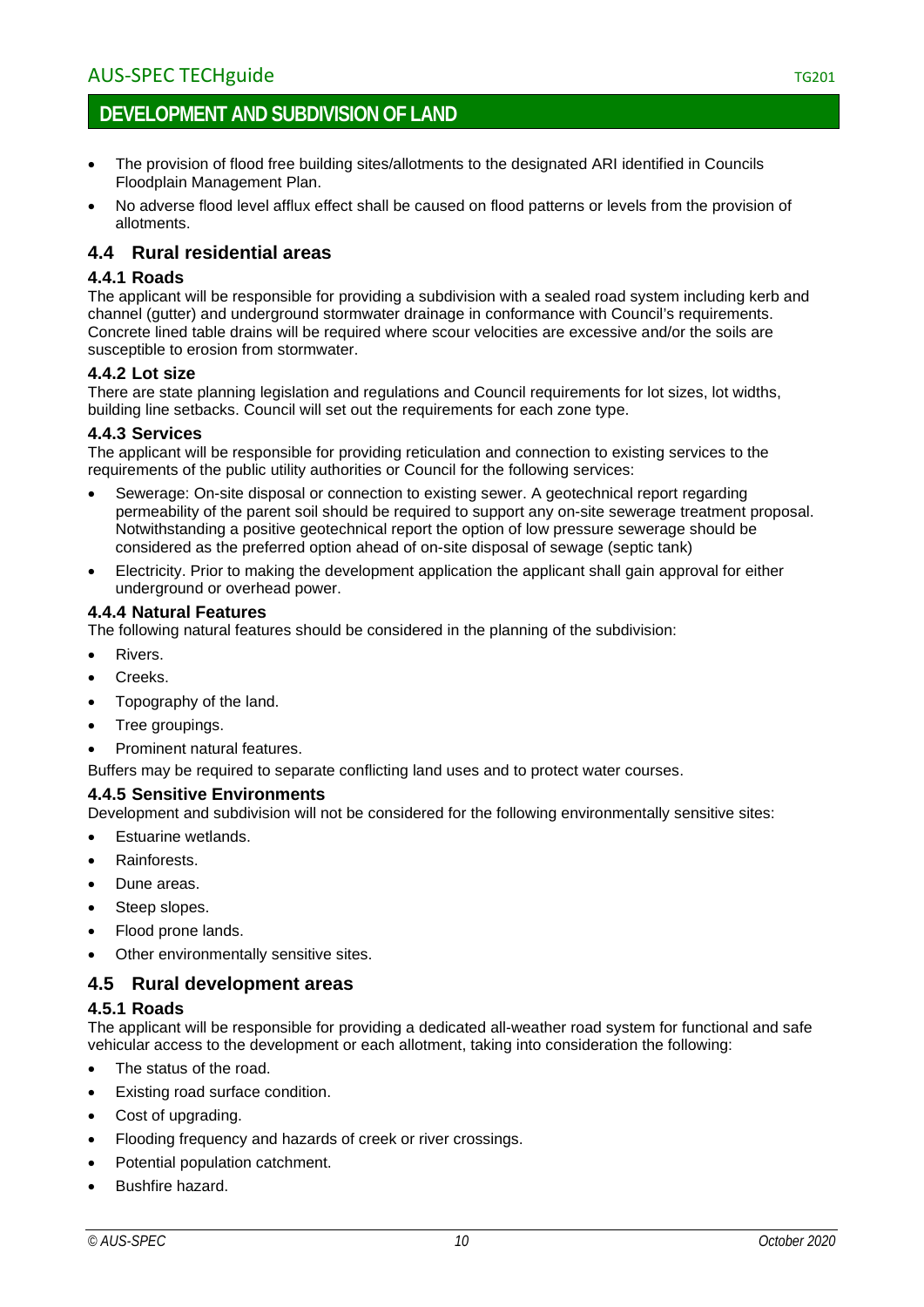New roads which are an extension of existing sealed roads should be bitumen sealed.

Council may consider the creation of a right-of-way to serve allotments having the minimum dedicated road frontage but not having road access. The right-of-way should link an allotment directly to an existing or proposed dedicated road and be constructed in conformance with Council's all-weather sealed access requirements.

### **4.5.2 Services**

The applicant will be responsible for providing reticulation and connection to existing services to the requirements of the public utility authorities or Council for the following services:

- Sewerage low pressure sewerage: Low pressure sewerage connected to an urban sewerage system
- Sewerage: on-site disposal option. A geotechnical report regarding soil permeability should be required to support an on-site sewerage treatment proposal (if low pressure sewerage is not practical or unavailable).
- Electricity: Extend reticulation to each allotment or if the subdivision is remote from reticulated electricity services, submit a written agreement from the electricity authority not to include a requirement for supply of electrical mains with the application.

### **4.5.3 Flooding**

Development and subdivision on partly flood prone rural land should only be considered where the following conditions for design flood risk apply:

- The provision of flood free homestead and stock holding areas on each allotment to the designated ARI nominated in Councils Development Control Plans.
- No significant adverse effect on upstream properties flood afflux as determined by a flood study.
- No significant embankments formed by internal roads that will cause flood afflux.

### <span id="page-10-0"></span>**4.6 Industrial/commercial areas**

### **4.6.1 Lot size**

The applicant will be responsible for providing a subdivision with a range of lot sizes for both large and small developments and to accommodate the specific industrial and commercial uses and parking and landscaping.

### **4.6.2 Vehicle pavement**

The applicant will be responsible for providing pavement for heavy vehicular traffic in conformance with the Council's engineering road design and pavement design.

### **4.6.3 Services**

The applicant will be responsible for providing reticulation and connection to existing services to the requirements of the public utility authorities or Council for the following services:

- Water and sewerage.
- Electricity.
- Gas.
- Telephone and data services.
- Stormwater drainage, both within the development and to an external point of discharge.

If underground services are not appropriate for electricity and telephone services, seek approval from Council and the relevant utility authority.

### <span id="page-10-1"></span>**4.7 Contributions for off-site provisions**

### **4.7.1 Council's authority**

Council has the authority to impose conditions for contribution towards the provision of off-site infrastructure.

### **4.7.2 Contributions**

Contributions in conformance with an adopted and advertised contribution plan may be required for the following off-site infrastructure:

- Water cycle management.
- Roads and transport.
- Public parks and open space.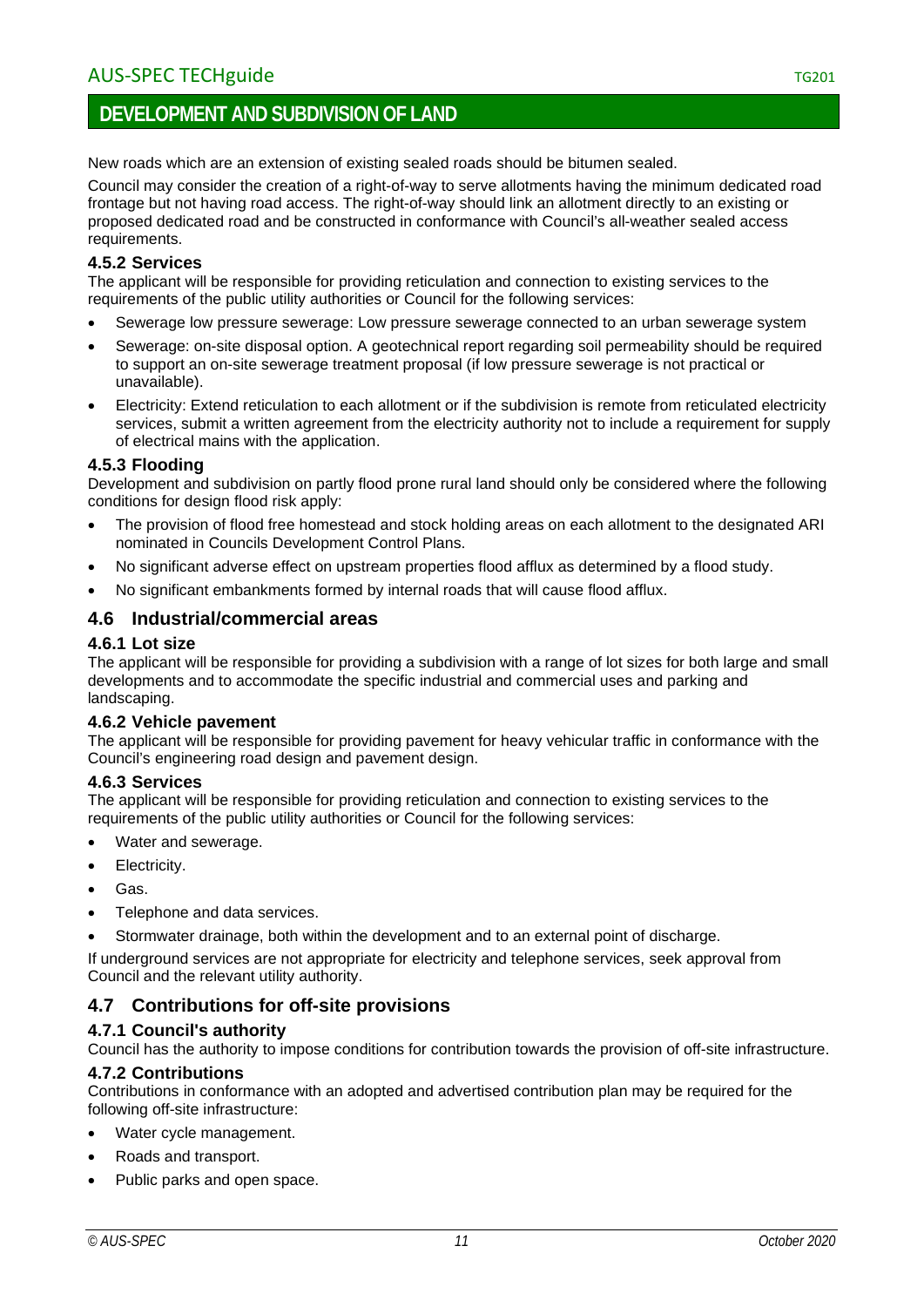- Community facilities.
- Water and sewerage headworks.
- Where required works or contributions are not part of an adopted scheme then the Council and the applicant can negotiate a special financial agreement if required for the development to proceed. This agreement should be advertised as an open public document.

### <span id="page-11-0"></span>**5 ENGINEERING REQUIREMENTS**

### <span id="page-11-1"></span>**5.1 Engineering documentation**

### **5.1.1 Certification**

Drawings for the following works designed to AUS-SPEC worksections will require certification by a Professional Engineer or Registered Surveyor:

- Earthworks (site regrading).
- Roadworks.
- Drainage works.
- Water supply.
- Sewerage works.
- Foreshore works.

Drawings for the following works designed to AUS-SPEC or other State design specifications will require certification by a Professional Engineer:

- Bridgeworks.
- Retaining walls.
- Other major structures.
- Pumping stations.

#### **5.1.2 Documentation**

Council may prepare standard drawings, design specifications and construction specifications for use in developments and subdivisions.

Where Council has not prepared standard documentation, the applicant should provide specifications conforming to Council's requirements.

A list of the AUS-SPEC design specifications is included in the **Appendix**.

#### **5.1.3 Design drawings**

Drawings to AUS-SPEC specifications will be required for the following works:

- Bushfire protection works.
- Earthworks (site regrading).
- Erosion control works.
- Roadworks.
- Road pavement.
- Bridge works
- Waterfront works.
- Stormwater drainage.
- Water supply works.
- Sewerage works.
- Landscaping works.
- Other specific works

### <span id="page-11-2"></span>**5.2 Commencement of works**

### **5.2.1 Building or development approval**

Development and subdivision works on private land cannot commence before a Construction Certificate is issued by a certifying authority or private certifier with the correct accreditation.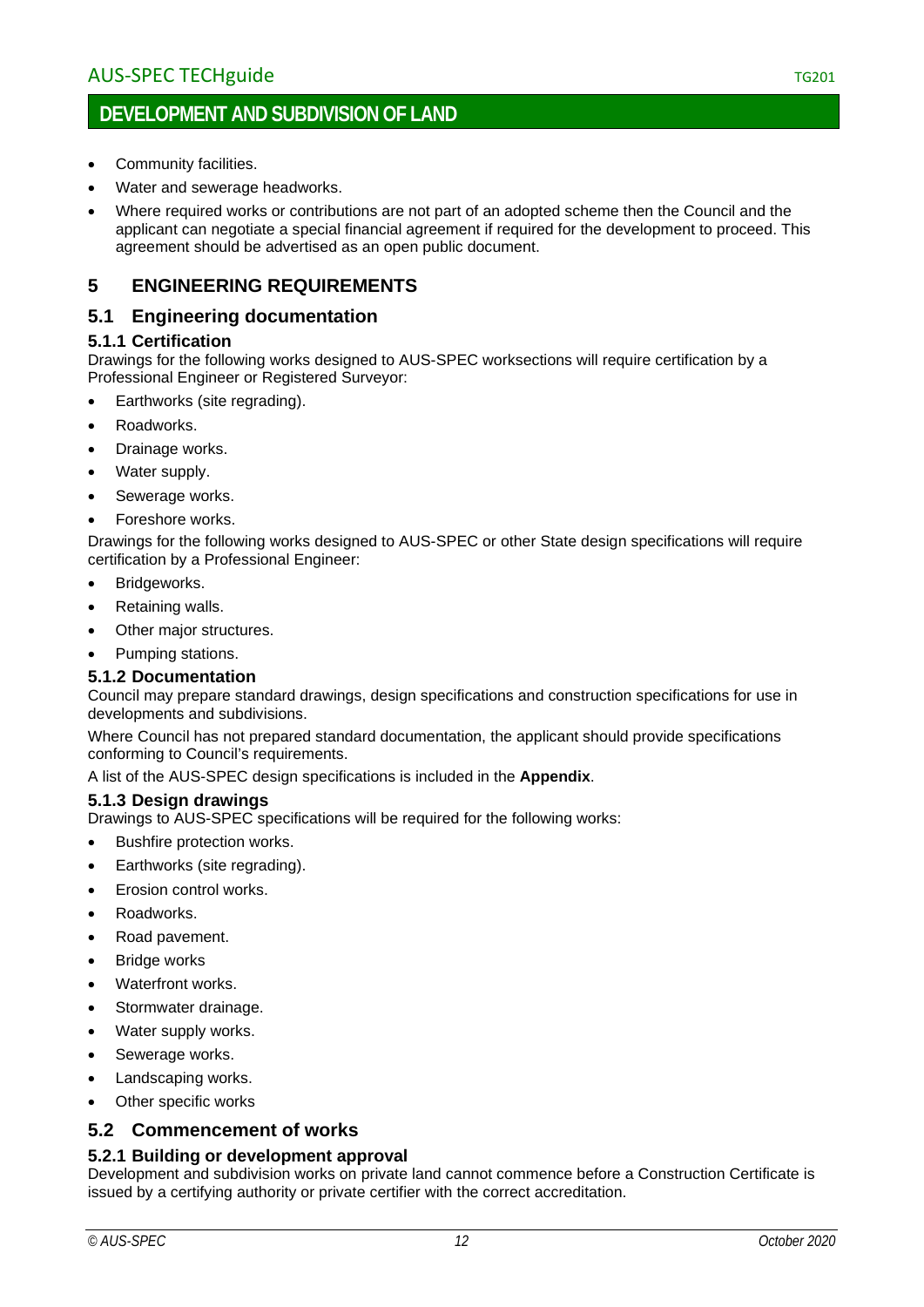Development works on existing Council or main public roads shall only be approved and accredited by the Road Authority.

### **5.2.2 Construction management**

The applicant is responsible for complying with the development consent conditions provided by the Consent Authority.

### <span id="page-12-0"></span>**5.3 Compliance certificates**

#### **5.3.1 Certification**

A compliance certificate at the completion of each stage identified by Council or the certifying authority will be required.

### <span id="page-12-1"></span>**5.4 Inspections and testing**

### **5.4.1 Inspections**

The certifying authority or delegated professional should carry out inspections at the following key stages of construction nominated as a condition of development consent or by the Roads Authority representative as a Roads Act approval:

- Site regrading and clearing.
- Earthworks.
- Installation of erosion and sediment control measures.
- Protection of existing services.
- Preservation measures for trees, vegetation or heritage sites.
- Provisions for new services such as underground electricity, Telstra, NBN, gas, water, and cross road services or conduits.
- Formwork and reinforcement before placing of concrete.
- Drainage installation before backfilling.
- Water supply and sewer installation before backfilling.
- Subgrade, subbase and base preparation where works are in the existing road reserve.
- Design and construction of kerb and gutter in the existing road reserve or where Council has been nominated as the Principal Certifying authority in private development land.
- Road pavement construction in the existing road reserve.
- Road pavement surfacing.
- Final inspection or Occupation Certificate for building works in private property.
- End of maintenance period.

### **5.4.2 Testing**

Testing will be required to verify that all materials supplied and the work carried out conforms to the approved documentation. Each AUS-SPEC construction worksection (listed in the **Appendix**) provides a summary of activities that require testing including lot sizes, minimum test frequencies and test methods.

Testing should be carried out by NATA testing organisations before commencement of works and all testing should conform to NATA test procedures. Council should be provided with uninterrupted access to testing facilities for audit inspections.

Certain stages of construction will be subject to Hold points, pending acceptable test results. Each AUS-SPEC construction worksection (listed in the **Appendix**) provides a summary of Hold points and Witness points required during the construction activity.

### **5.4.3 Records**

Records of all test results should be provided to Council or the certifying authority.

### <span id="page-12-2"></span>**5.5 Insurances**

### **5.5.1 Policies**

If the Council is the Principal for the development or some or all of the works are on a Council public road then the applicant shall provide current evidence of insurance before the commencement of the works:

• Professional indemnity insurance for \$20 million for the applicant's lead consultant and sight the current policy.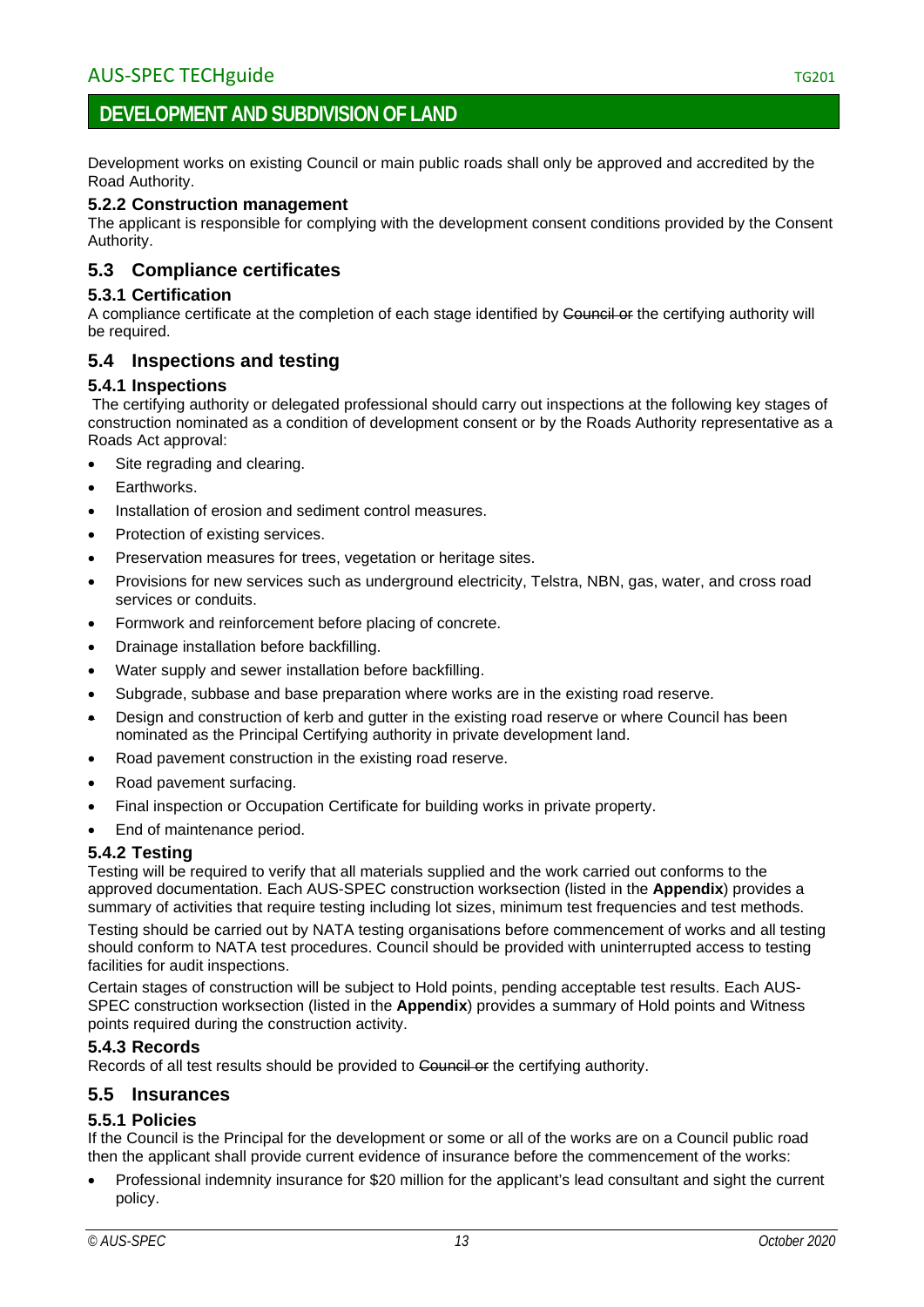### **DEVELOPMENT AND SUBDIVISION OF LAND**

• Contractor's third party and public risk insurance for \$2 million and sight the current policy.

### <span id="page-13-0"></span>**6 COMPLETION**

### <span id="page-13-1"></span>**6.1 Completion of works and title issue**

#### **6.1.1 Subdivision certificate**

Council will issue the subdivision certificate when the applicant has provided Work as Executed verification that all works have been carried out in conformance with the drawings and specification and the conditions of development consent and submission of the following:

- Receipt of all construction compliance certificates for roadworks if privately certified.
- The final survey plan prepared by a Registered Surveyor.
- Street names are on the plan and as approved by Council.
- Details of easements and restrictions.
- Payments of all developer contributions to Council required by the development consent.

#### **6.1.2 Land title registration**

After the issue of the subdivision certificate the endorsed survey plan can be lodged by the applicant with the land title registration authority for plan registration and the creation of the subdivision lots.

Some Councils require as condition of development consent that the applicant registers and creates the lots within a certain time limit after issue of the subdivision certificate by Council. Some applicants elect to delay registration for personal financial reasons.

#### **6.1.3 Maintenance period**

The maintenance period starts at the date of issue of the subdivision certificate by Council or the date of Practical Completion of the works whichever is the earliest.

#### **6.1.4 Sewerage and water system commissioning**

The maintenance period for pumping stations and associated facilities starts at the completion of pump performance tests and commissioning acceptance or the date of practical completion whichever is specified in the contract.

### <span id="page-13-2"></span>**6.2 Work-as-executed (WAE)**

#### **6.2.1 Recording, format and submission**

At completion of construction, the applicant shall provide 3 sets of A1 printed and one set A3 printed and stamped certified and dated WAE record drawings to Council.

Contractor to provide Work as Executed endorsements on the approved drawings and completed constructed levels and location identification, endorsed by a Qualified surveyor.

The WAE drawings are also to be provided in electronic drg. files in accordance with the requirements of the Development Consent.

### <span id="page-13-3"></span>**6.3 Bonds**

### **6.3.1 Bank Guarantee bonds.**

#### **Note: This is only a guideline and subject to the requirements of each Council.**

Council may consider the acceptance of a bond for the performance of engineering works to enable the early release of plans of subdivision, if the following conditions apply:

- Engineering works are a minimum of 25% complete subject to the Council policy at each Council applicable. Road and vehicle access for all weather must be available to each allotment
- All water supply and sewerage works are complete and tested and available for supply connection.
- WAE surveyor endorsed drawings for the water supply and sewerage works have been submitted and approved.
- No major engineering problems exist, to the satisfaction of the consent authority.
- All works involving potential risk to public safety, including road junctions, flood control structures are complete.
- Geotechnical reports required as a condition of consent regarding the suitability of land for development and each land title classified for building foundation construction types have been submitted.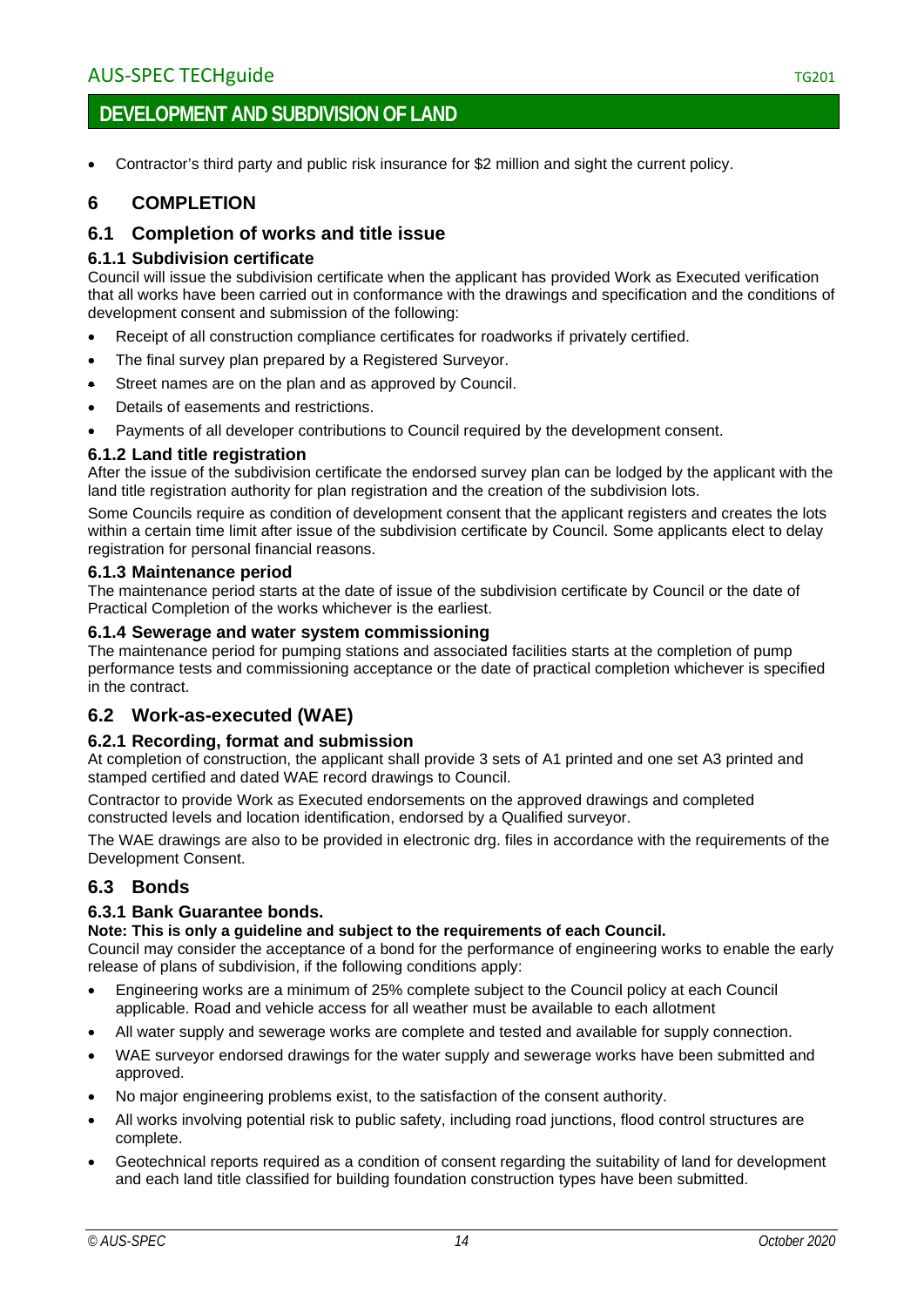### **DEVELOPMENT AND SUBDIVISION OF LAND**

- Applicant contributions are paid. Applicant contributions cannot be bonded.
- Payment of all fees required as a condition of consent.
- The applicant enters a legal agreement with Council setting out the terms of the performance bond.
- Payment of bond fee in addition to the bond amount and in accordance with Councils fees and charges.

#### **6.3.2 Period of bonds**

The maximum period of bonds for engineering works required as a condition of subdivision approval is generally 12 months subject to the policy of each Council however this will depend on the speed of completion works.

### **6.3.3 Performance Works Completion Bond amount and fee**

The minimum performance bond is 150% of the Council estimate of remaining works. The bond amount may be progressively reduced as the work covered by the bond is carried out however administration fees are payable for each change to the bond amount.

### **6.3.4 Maintenance Bond.**

A separate 12 months maintenance bond of 5% of the value of all constructed works will be paid by the applicant to Council by bank bond or cash to take effect from either:

- The date of Issue of the Subdivision Certificate.
- 12 months after practical completion of all works the subject to the maintenance of constructed works including after completion of bonded performance works in clause **6.3.3**.

Fees are payable for receipt of the bond, and again when the bond is released.

The applicant shall carry out any repairs to the works in the 12 months maintenance period.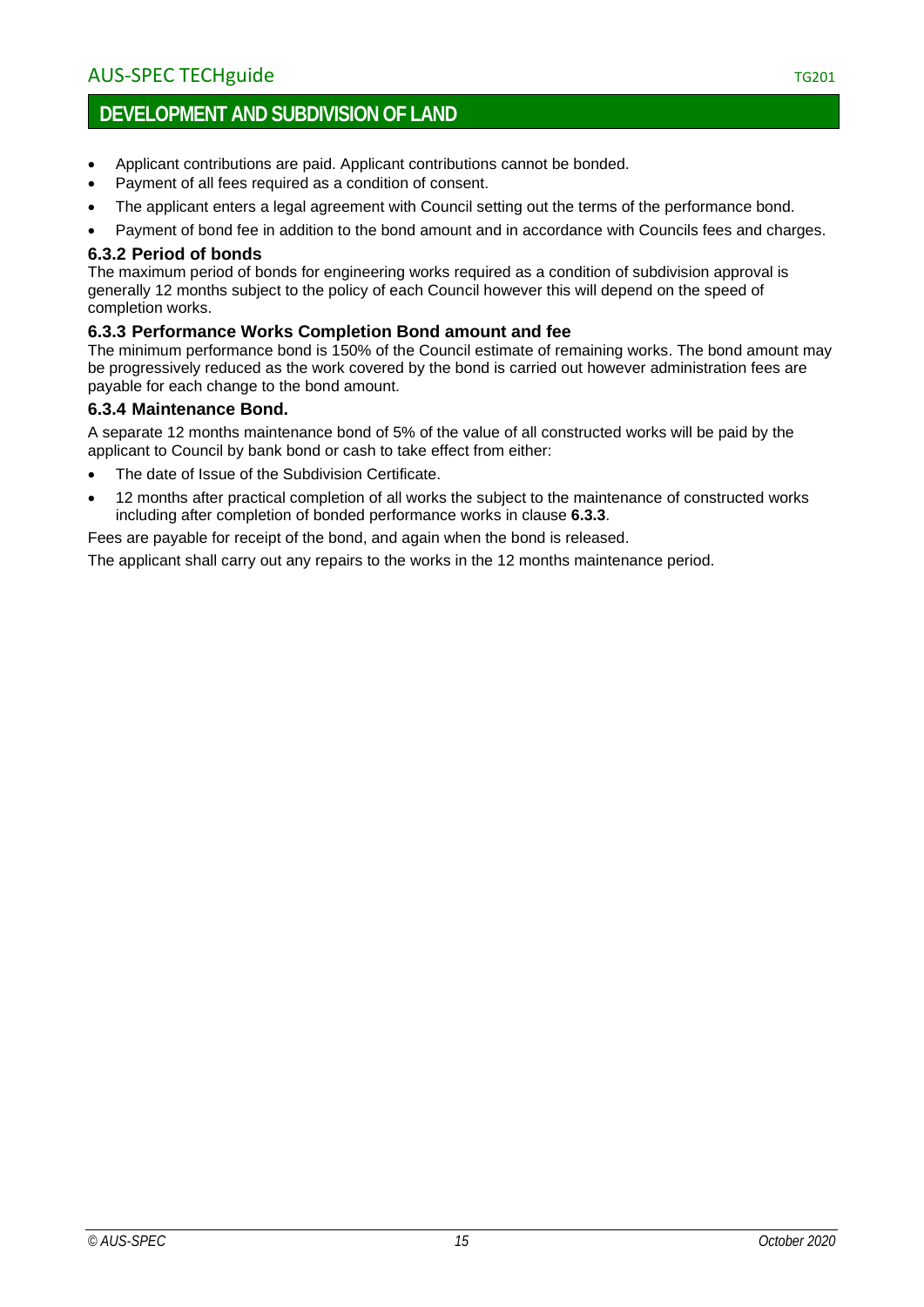### <span id="page-15-0"></span>**7 APPENDIX**

### <span id="page-15-1"></span>**7.1 Related documents**

| <b>Australian Government</b> 2011 | Productivity Commission Research Report: Performance Benchmarking<br>of Australian Business Regulation: Planning, Zoning and Development<br>Assessments. |
|-----------------------------------|----------------------------------------------------------------------------------------------------------------------------------------------------------|
| $2017 -$                          | Local Government - Guidelines for Subdivisional Development.                                                                                             |
| $2019 -$                          | Engineering Design and Construction Manual for Subdivision in Growth<br>Areas.                                                                           |
| $2020 -$                          | Infrastructure Design Association: Infrastructure Design Manual.                                                                                         |
| $2014 -$                          | <b>LGANT Subdivision and development guidelines.</b>                                                                                                     |
| 2020                              | Infrastructure guidelines SA                                                                                                                             |
| 2013                              | Subdivision guidelines.                                                                                                                                  |
|                                   |                                                                                                                                                          |

### <span id="page-15-2"></span>**7.2 AUS-SPEC design and construction worksections**

| <b>Workgroup</b>       | <b>Subgroup</b>            | <b>Worksections</b>                                                                                                                                                                                                             |  |  |  |
|------------------------|----------------------------|---------------------------------------------------------------------------------------------------------------------------------------------------------------------------------------------------------------------------------|--|--|--|
|                        | <b>DESIGN Worksections</b> |                                                                                                                                                                                                                                 |  |  |  |
| 00 PLANNING AND DESIGN |                            |                                                                                                                                                                                                                                 |  |  |  |
|                        | 001 General                | 0010 Quality requirements for design<br>0012 Waterfront development<br>0013 Bushfire protection (Design)                                                                                                                        |  |  |  |
|                        | 002 Open space             | 0021 Site regrading<br>0022 Control of erosion and sedimentation (Design)                                                                                                                                                       |  |  |  |
|                        | 004 Road reserve           | 0041 Geometric road design<br>0042 Pavement design<br>0043 Subsurface drainage (Design)<br>0044 Pathways and cycleways (Design)                                                                                                 |  |  |  |
|                        | 005 Rural road reserve     | 0051 Geometric rural road design - sealed<br>0052 Geometric rural road design - unsealed<br>0053 Rural pavement design - sealed<br>0054 Rural pavement design - unsealed                                                        |  |  |  |
|                        | 006 Bridges                | 0061 Bridges and related structures                                                                                                                                                                                             |  |  |  |
|                        | 007 Public utilities       | 0071 Water supply - reticulation (Design)<br>0072 Water supply - pump stations (Design)<br>0074 Stormwater drainage (Design)<br>0076 Sewerage systems - reticulation (Design)<br>0077 Sewerage systems - pump stations (Design) |  |  |  |

Rural roads have additional design worksections included in the *AUS-SPEC Rural Roads Package* with a suffix 'r' which indicates 'rural'.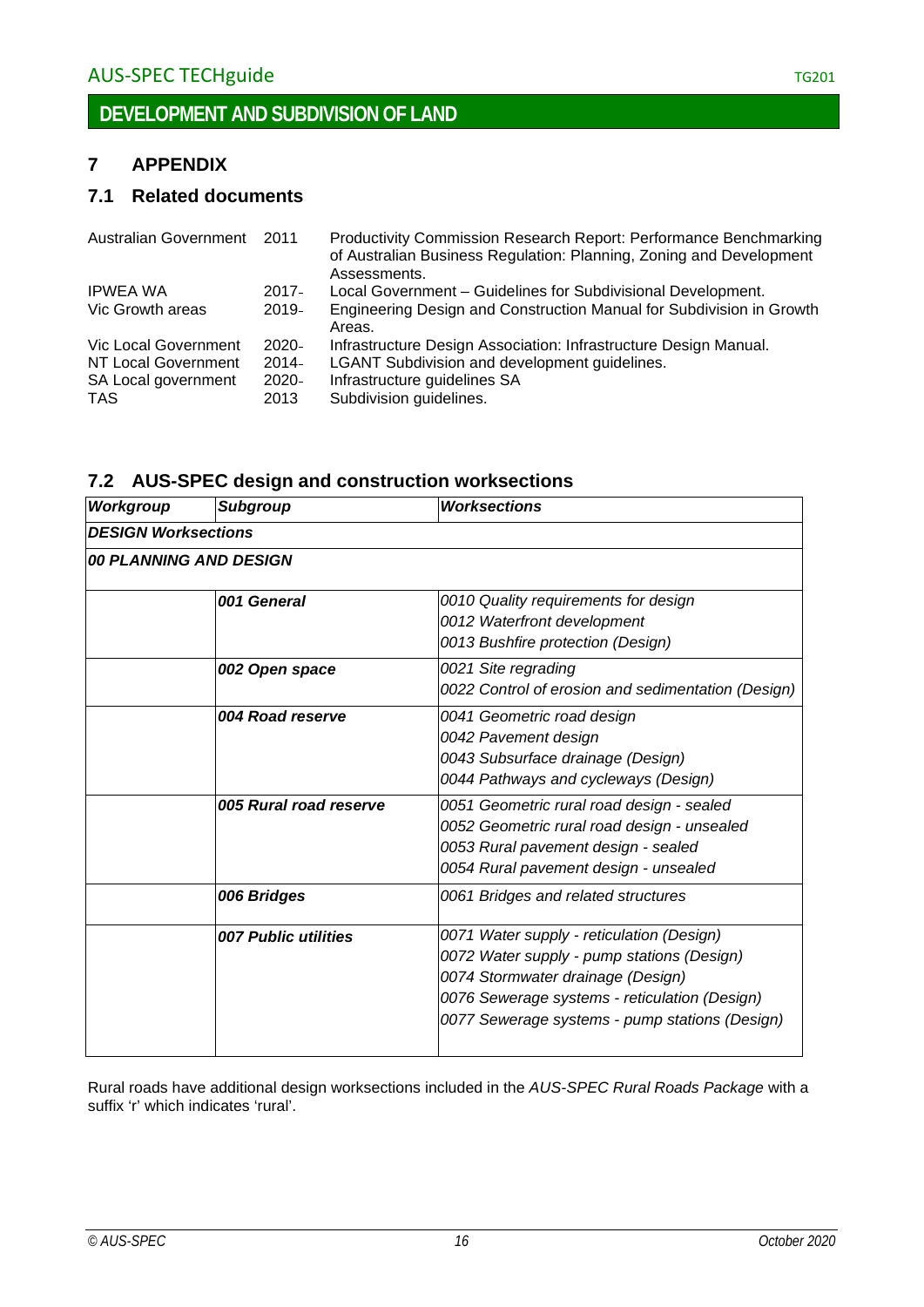### *CONSTRUCTION Worksections*

### *01 GENERAL*

|              | 012 Tendering                         | 0120 Pre-tendering contract preparation        |
|--------------|---------------------------------------|------------------------------------------------|
|              |                                       | 0121 Tendering                                 |
|              |                                       | 0122 Information for tenderers                 |
|              |                                       | 0123 Conditions of tendering                   |
|              |                                       | 0124 Tender submission documents               |
|              |                                       | 0125 Standard contract checklists              |
|              |                                       | 0126 Period supply and service checklists      |
|              | 013 Generic preliminaries             | 0134 General requirements (Supply)             |
|              |                                       | 0135 General requirements (Services)           |
|              |                                       | 0136 General requirements (Construction)       |
|              | 014 Contract preliminaries            | 0147 Conditions of contract                    |
|              | 015 Schedule of rates                 | 0152 Schedule of rates (Construction)          |
|              |                                       | 0153 Schedules - period supply and service     |
|              | 016 Quality assurance                 | 0161 Quality management (Construction)         |
|              |                                       | 0162 Quality (Supply)                          |
|              |                                       | 0163 Quality (Delivery)                        |
|              |                                       | 0167 Integrated management                     |
|              | 017 General requirements              | 0173 Environmental management                  |
|              |                                       |                                                |
|              | 02 SITE, URBAN AND OPEN SPACES        |                                                |
|              | 025 Landscape cultivation             | 0257 Landscape - road reserve and street trees |
|              |                                       |                                                |
|              | 028 Pathways (AUS-SPEC)               | 0281 Fire access and fire trails               |
|              |                                       | 0282 Pathways and cycleways (Construction)     |
|              | 029 Retaining walls (AUS-             | 0292 Masonry walls                             |
|              | SPEC)                                 | 0293 Crib retaining walls                      |
|              |                                       | 0294 Gabion walls and rock filled mattresses   |
| 03 STRUCTURE |                                       |                                                |
|              | 031 Concrete                          | 0319 Auxiliary concrete works                  |
|              | <b>11 CONSTRUCTION - ROAD RESERVE</b> |                                                |
|              |                                       |                                                |
|              | 110 General                           | 1101 Traffic management                        |
|              |                                       | 1102 Control of erosion and sedimentation      |
|              |                                       | (Construction)                                 |
|              | <b>111 Formation preparation</b>      | 1111 Clearing and grubbing                     |
|              |                                       | 1112 Earthworks (Road reserve)                 |
|              |                                       | 1113 Stabilisation                             |
|              | <b>112 Rainwater collection</b>       | 1121 Open drains                               |
|              |                                       | 1122 Kerbs and channels (gutters)              |
|              |                                       |                                                |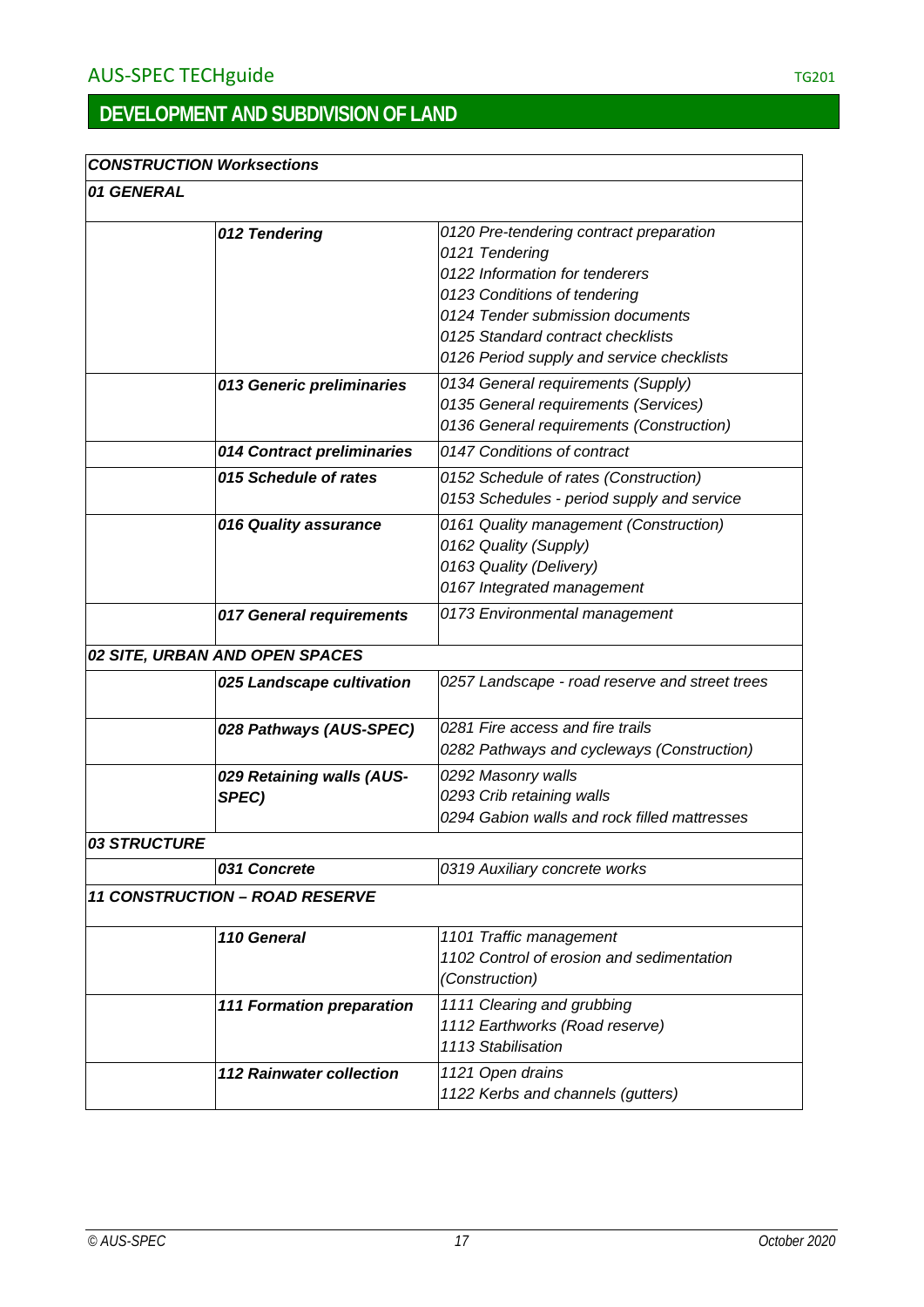| <b>113 Rigid pavements</b>                | 1130 Rural concrete base                                           |
|-------------------------------------------|--------------------------------------------------------------------|
|                                           | 1131 Roller compacted concrete subbase                             |
|                                           | 1132 Lean mix concrete subbase                                     |
|                                           | 1133 Plain and reinforced concrete base                            |
|                                           | 1134 Steel fibre reinforced concrete base                          |
|                                           | 1135 Continuously reinforced concrete base                         |
|                                           | 1136 Cold milling of asphalt and base course                       |
| <b>114 Flexible pavements</b>             | 1140 Wearing course, base and subbase - unsealed                   |
|                                           | 1141 Flexible pavement base and subbase                            |
|                                           | 1142 Cold mix asphalt                                              |
|                                           | 1143 Sprayed bituminous surfacing                                  |
|                                           | 1144 Asphalt (Roadways)                                            |
|                                           | 1145 Segmental paving                                              |
|                                           | 1146 Microsurfacing                                                |
|                                           | 1147 Sprayed preservation surfacing                                |
|                                           | 1151 Road openings and restoration                                 |
| 115 Road openings and<br>restorations     | 1152 Road openings and restoration (Utilities)                     |
|                                           |                                                                    |
| <b>117 Pavement moisture</b>              | 1171 Subsurface drainage                                           |
| control                                   | 1172 Subsoil and formation drains                                  |
|                                           | 1173 Pavement drains                                               |
|                                           | 1174 Drainage blankets                                             |
| <b>119 Traffic facilities</b>             | 1191 Pavement markings                                             |
|                                           | 1192 Signposting                                                   |
|                                           | 1193 Guide posts                                                   |
|                                           | 1194 Non-rigid road safety barrier systems                         |
|                                           | 1195 Rigid road safety barrier systems                             |
|                                           | 1196 Boundary fencing for road reserves                            |
|                                           | 1197 Street and public lighting                                    |
| <b>13 CONSTRUCTION - PUBLIC UTILITIES</b> |                                                                    |
|                                           |                                                                    |
| 134 Water supply                          | 1341 Water supply - reticulation (Construction)                    |
|                                           | 1342 Water supply - pump stations (Construction)                   |
|                                           | 135 Water cycle management 1351 Stormwater drainage (Construction) |
|                                           | 1352 Pipe drainage                                                 |
|                                           | 1353 Precast box culverts                                          |
|                                           | 1354 Drainage structures                                           |
| 136 Sewerage systems                      | 1361 Sewerage systems - reticulation                               |
|                                           | (Construction)                                                     |
|                                           | 1362 Sewerage systems - pump stations<br>(Construction)            |
|                                           |                                                                    |
| 139 Others                                | 1391 Service conduits                                              |
|                                           | 1392 Trenchless conduit installation                               |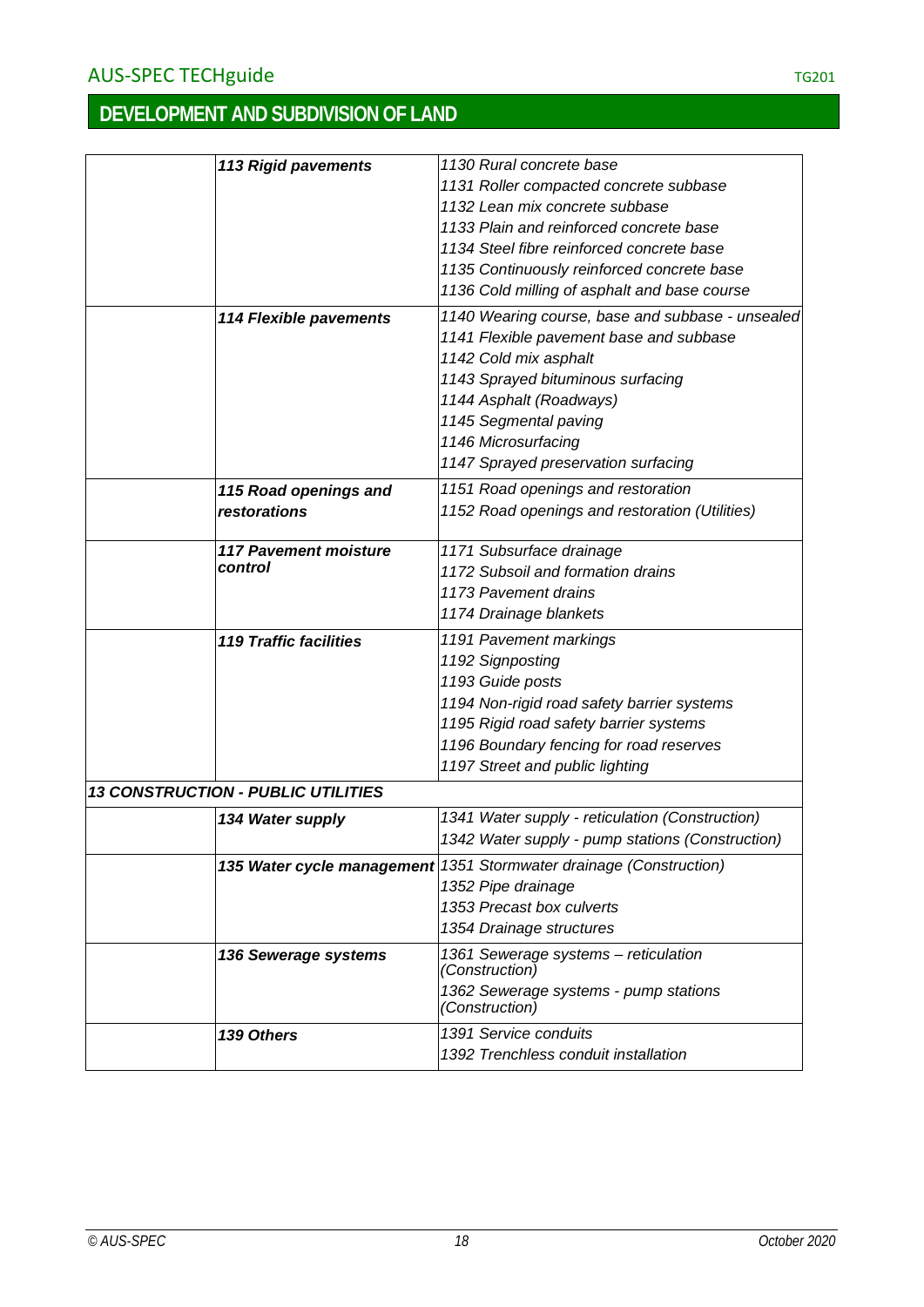### <span id="page-18-0"></span>**7.3 Flowchart of subdivision approval process for each State and Territory**

Flowchart 1: New South Wales. Flowchart 2: Victoria. Flowchart 3: Queensland. Flowchart 4: Western Australia.

Flowchart 5: Tasmania.

Flowchart 6: South Australia.

Flowchart 7: Australian Capital Territory.

Flowchart 8: Northern Territory.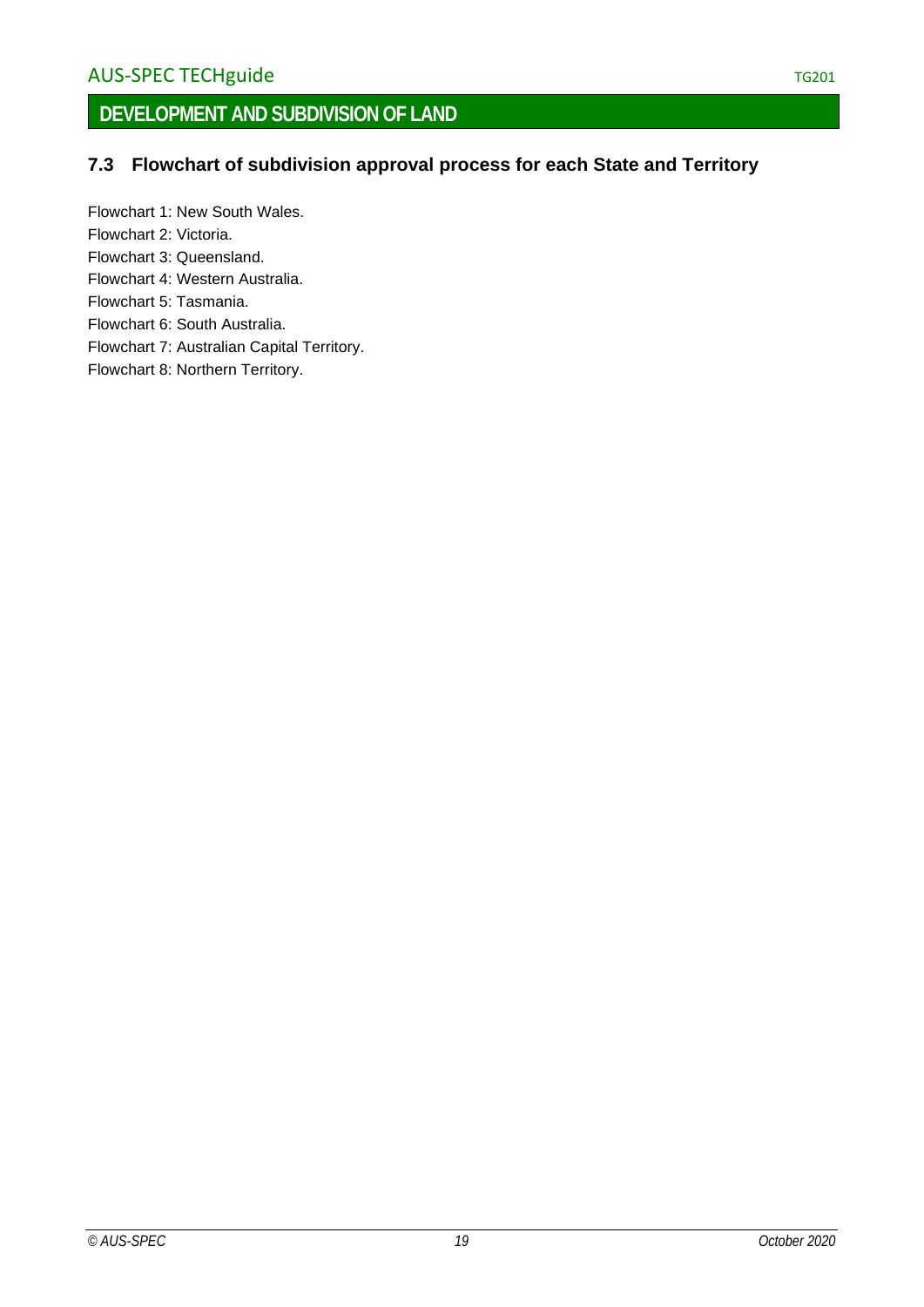### **DEVELOPMENT AND SUBDIVISION OF LAND**

#### Flowchart 1: New South Wales

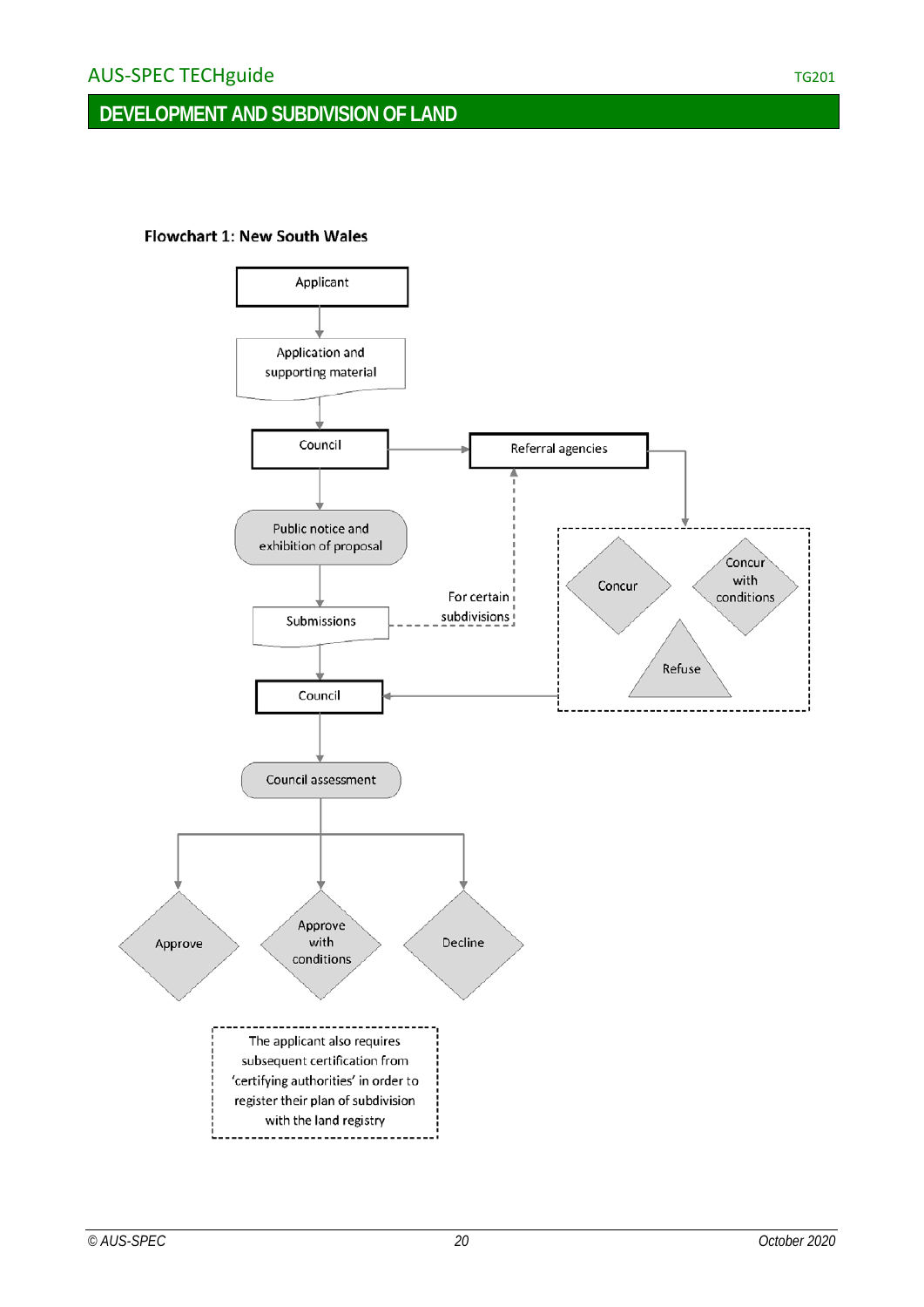#### **Flowchart 2: Victoria**

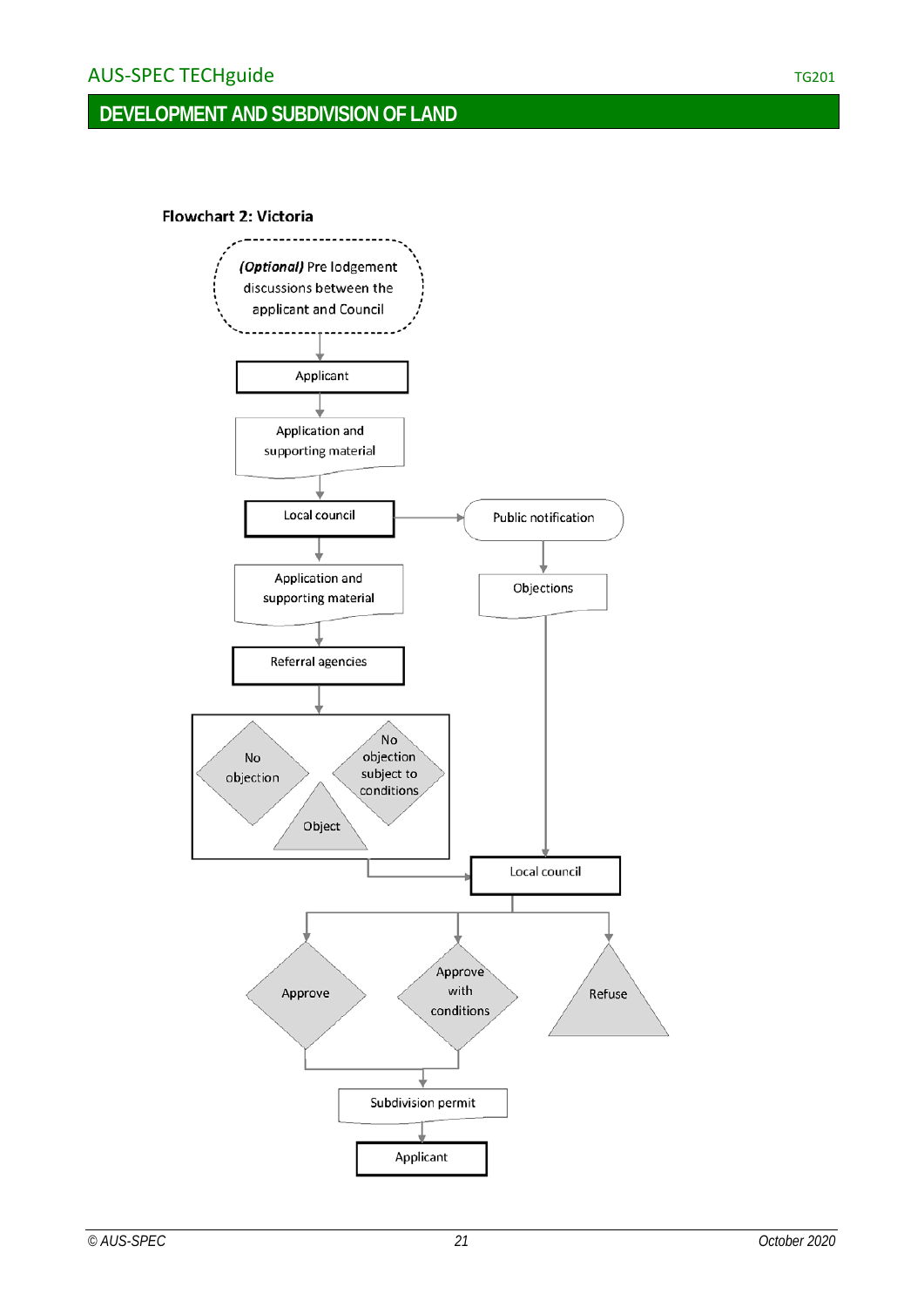### **DEVELOPMENT AND SUBDIVISION OF LAND**

#### Flowchart 3: Queensland

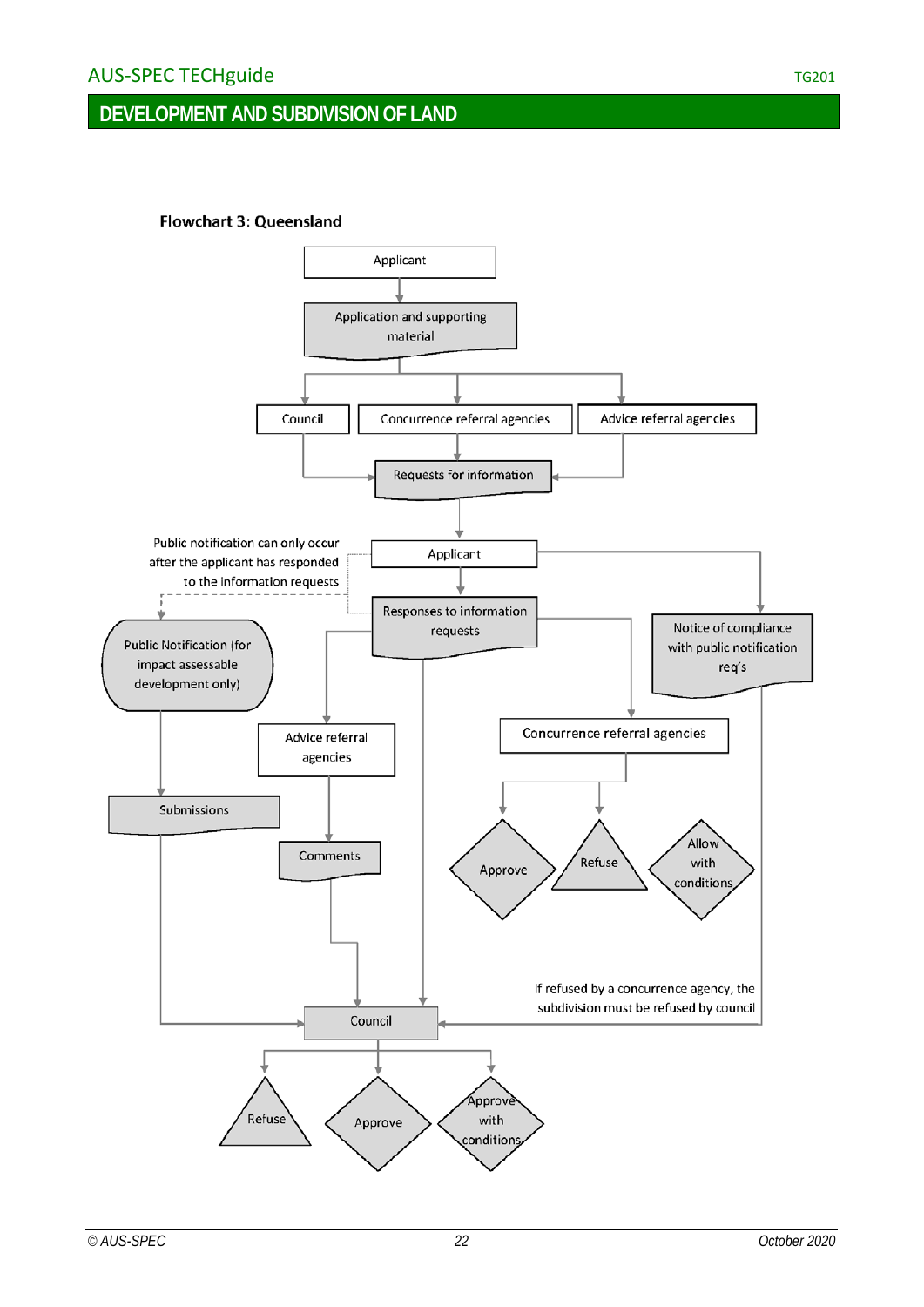### **DEVELOPMENT AND SUBDIVISION OF LAND**

#### Flowchart 4: Western Australia

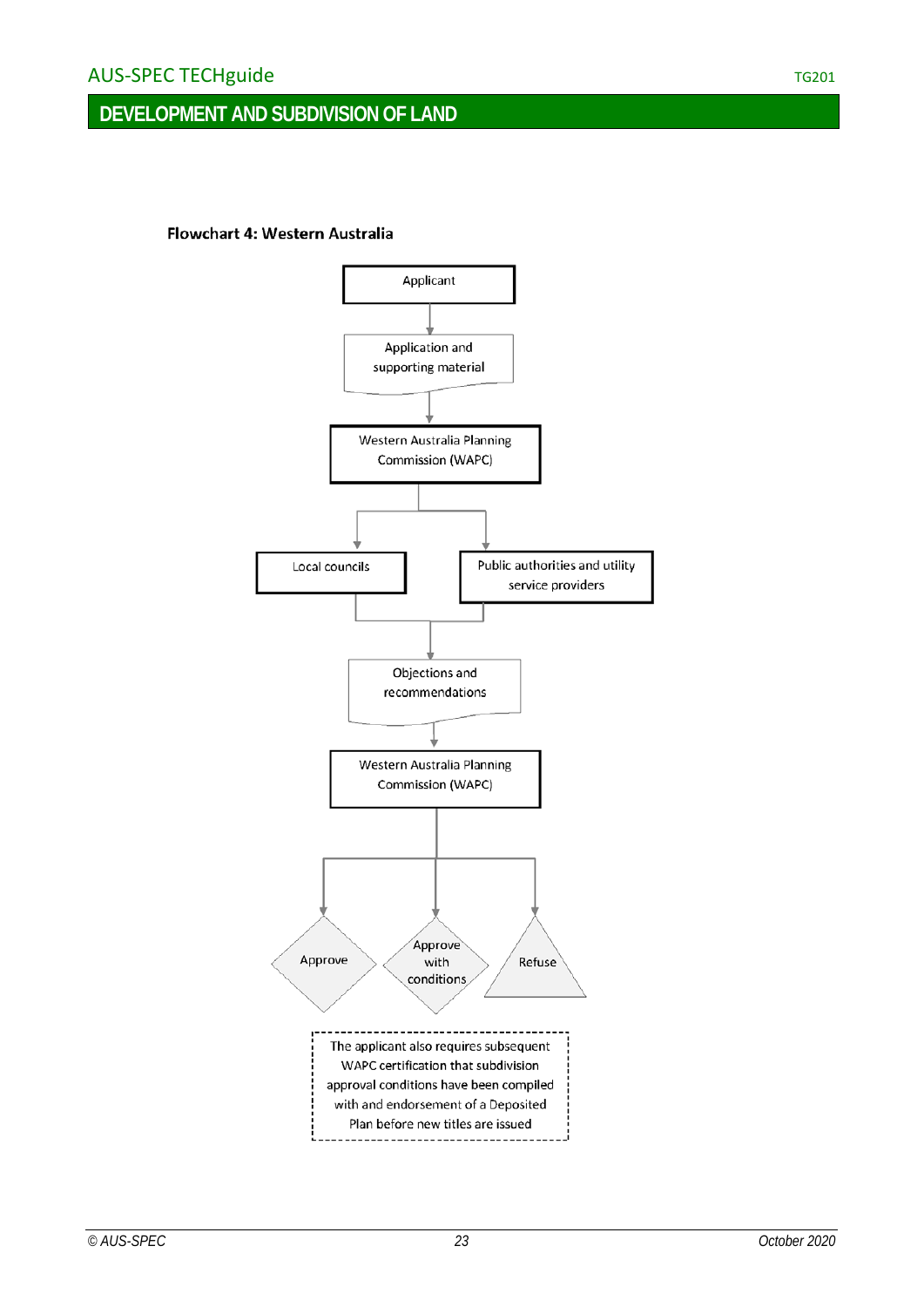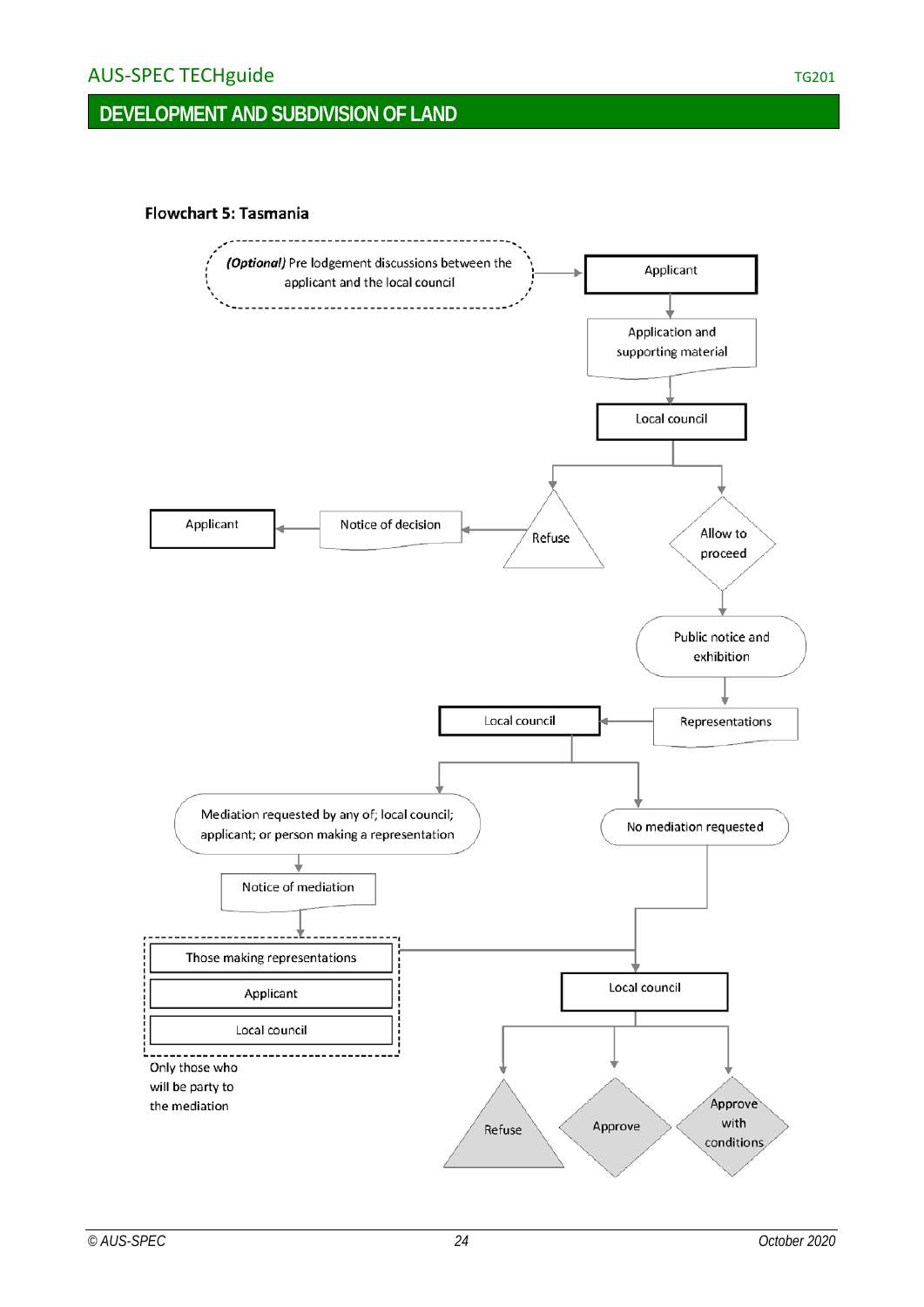### **DEVELOPMENT AND SUBDIVISION OF LAND**

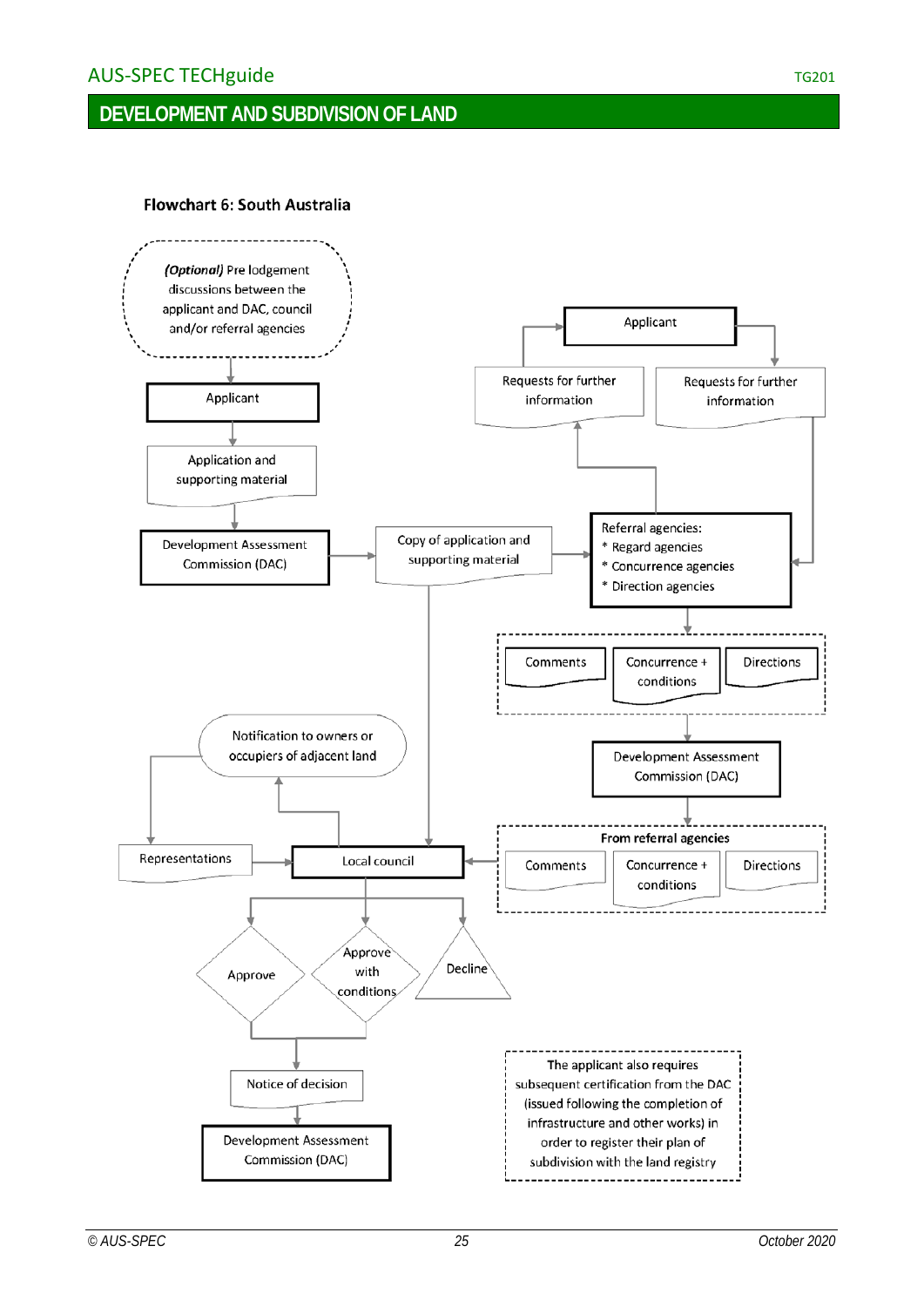### **DEVELOPMENT AND SUBDIVISION OF LAND**

#### Flowchart 7: Australian Capital Territory